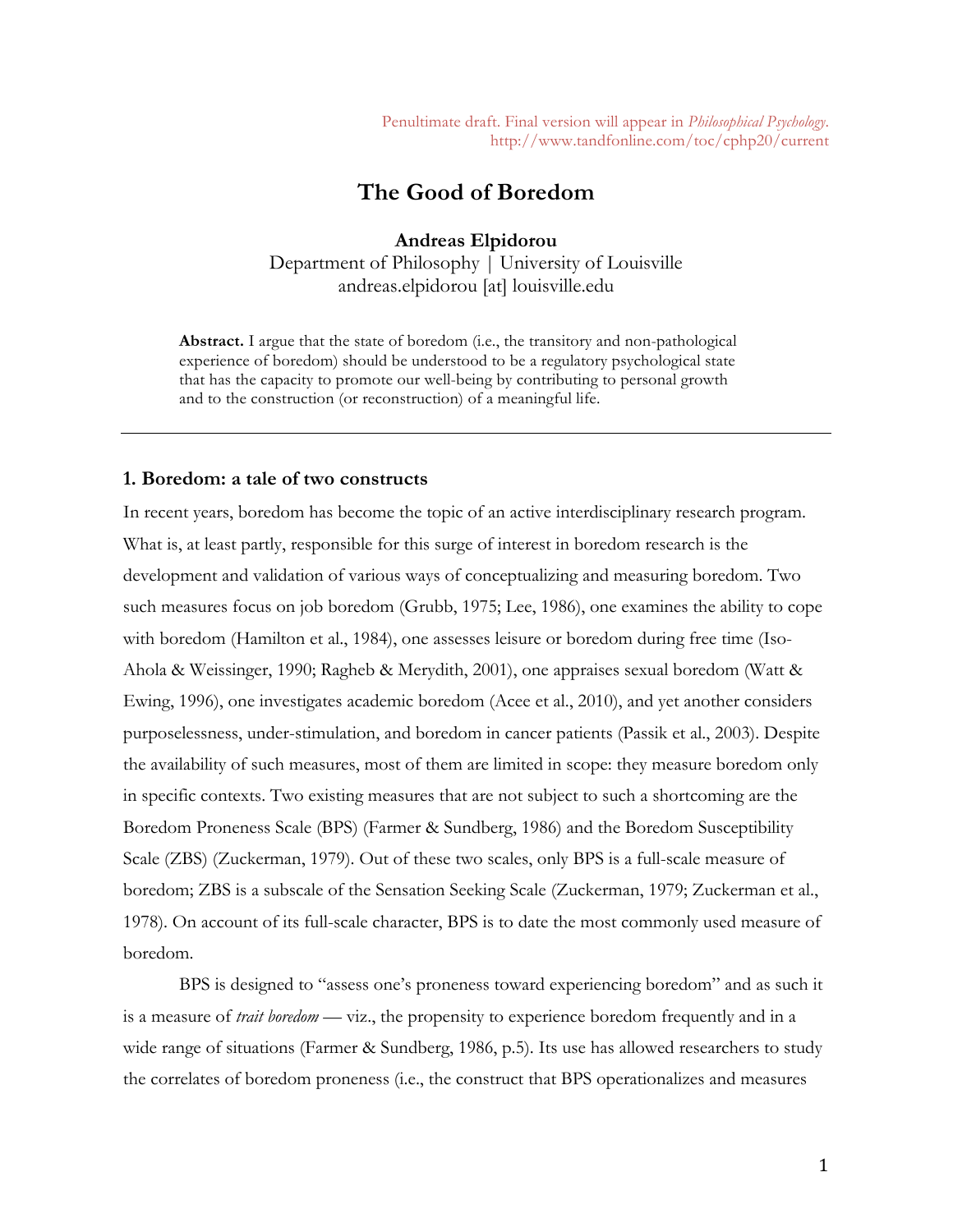and which is thought to correspond to trait boredom) and to document its profoundly harmful effects. For example, boredom proneness has been found to be positively correlated with anger and aggression (Gana & Akremi, 1998; Gordon et al., 1997; Mercer-Lynn et al., 2011; Rupp & Vodanovich, 1997), depression (Ahmed, 1990; Goldberg et al., 2011; Malkovsky et al., 2012; Farmer & Sundberg, 1986), anxiety (Fahlman et al., 2009; Fahlman et al., 2013), hostility (Dahlen et al., 2004; Vodanovich et al., 1991), apathy (Goldberg et al., 2011), loneliness (Farmer & Sundberg, 1986), and hopelessness (Farmer & Sundberg, 1986). Within an educational context, boredom proneness has been linked to poor grades (Mikulas & Vodanovich, 1993) and early dropout rates (Farmer & Sundberg, 1986; Larson & Richards, 1995). Within the workplace, boredom has been associated with lower job satisfaction (Abdolahi et al, 2011; Kass et al., 2001) and job involvement (Seib & Vodanovich, 1998), increased accident rates (Kass et al., 2010; O'Hanlon, 1981; Weinger, 1999), and increased job stress (Wan et al., 2014). In everyday life, boredom proneness is related to poor performance on tasks that require sustained attention (Malkovsky et al., 2012; Seib & Vodanovich, 1998; Watt & Blanchard, 1994). It is also related to a propensity to make mistakes in completing common tasks (Carriere et al., 2008).

In turn, boredom proneness has been found to lead to poor interpersonal and social relationships (Leong & Schneller, 1999; Tolor, 1989; Watt & Vodanovich, 1999). It is also associated with a lower life satisfaction (Famer & Sundberg, 1986) and boredom prone individuals have a harder time finding meaning in life than those who are not prone to boredom (Fahlman et al., 2009; Van Tilburg & Igou, 2011; Vodanovich & Watt, 1999; Watt & Vodanovich, 1999; Weinstein et al., 1995). What is more, boredom prone individuals experience impulse control deficits (Dahlen et al., 2004; Leong & Schneller, 1993). Looking for something to excite them, they are more likely to engage in risk-taking behavior, such as reckless driving (Dahlen et al., 2005; Kass et al., 2010), and are more prone to binge eating (Stickney & Miltenberger, 1999; see also Ganley, 1989), drug and alcohol abuse (Lee et al., 2007; LePera, 2011; Paulson et al., 1990), and problem gambling (Blaszczynski et al., 1990; Mercer & Eastwood, 2010).

Much of boredom research can thus be seen as an attempt, on the one hand, to understand the nature of trait boredom and its correlates and, on the other hand, to explore ways in which the effects of trait boredom can be mitigated. Still, not all of boredom research concerns itself with trait boredom and it would be a mistake to suggest so. Recently, boredom researchers have begun to explore the nature of the *state* of boredom, a construct distinct from trait boredom.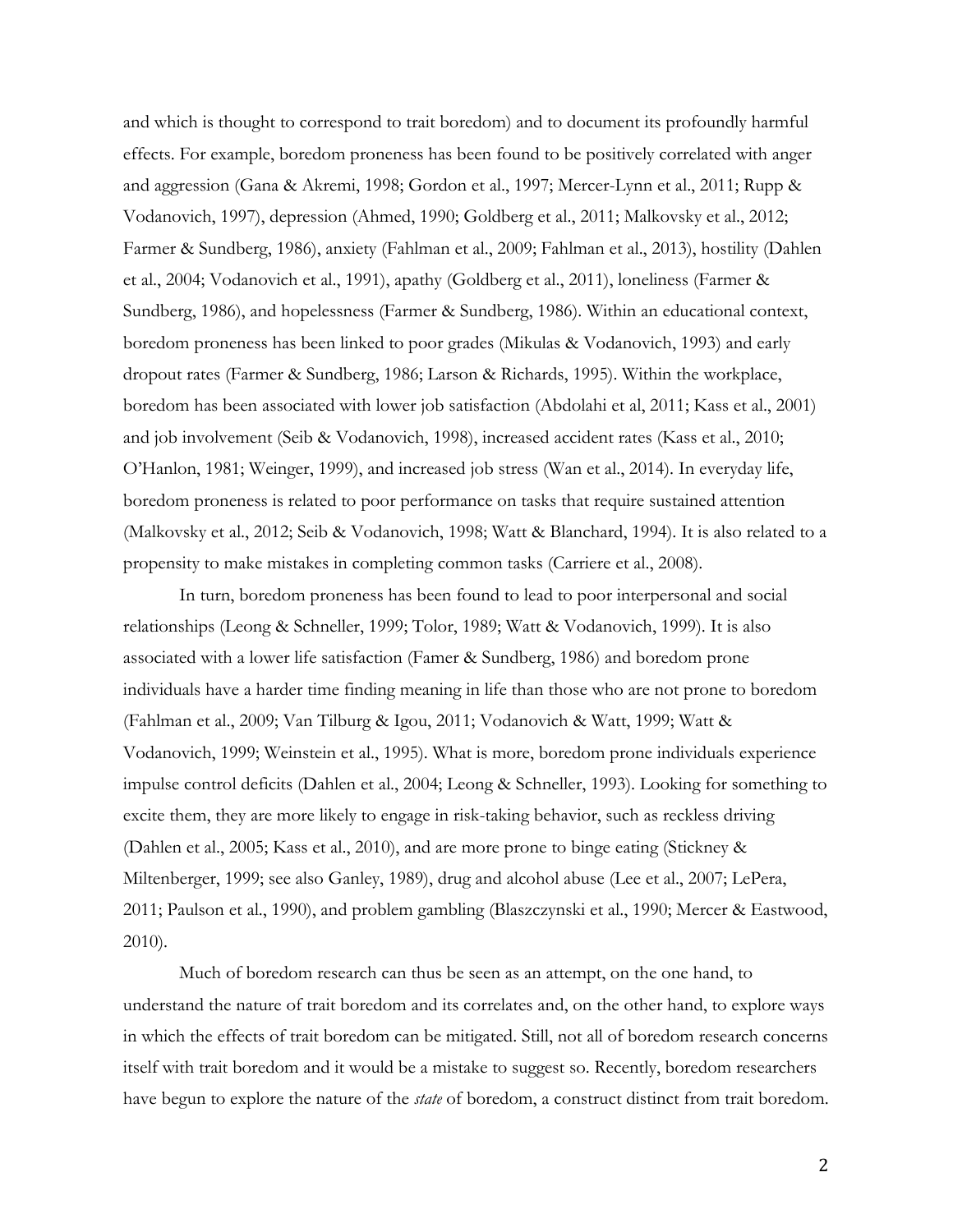Unlike trait boredom, which is a personality trait, the state of boredom is a transitory, aversive experience that signals a failure to engage with one's environment in a desired manner despite one's desire to do so (e.g., Danckert & Merrifield, 2016; Eastwood et al., 2012).

An adequate account of the state of boredom—viz., a description of its antecedents, effects, experiential profile, and its neurophysiological correlates—turns out to be crucial for our understanding of the phenomenon of boredom. First, the idea of the state of boredom is conceptually prior to the idea of trait boredom. That is, the actual experience of boredom is presupposed both by our notion of trait boredom (after all, trait boredom is a propensity to frequently experience boredom) and by the manner in which trait boredom is being measured (Farmer & Sundberg, 1986; see also Fahlman et al., 2013). Thus, without an adequate understanding of state boredom (to which I will subsequently refer simply by the term "boredom"), it is unclear whether we can have a good grasp of the notion of trait boredom.

Second, as a transitory affective state, boredom appears to be ever-present. It affects both healthy individuals and patient populations (Binemma, 2004; Eastwood et al., 2007; Hamilton et al., 1984; Newell et al., 2011; Seel & Kreutzer, 2003; Vodanovich, 2003). It affects individuals of all genders and from all cultures (see, e.g., Musharbash, 2007; Ng et al., 2015; Sundberg et al., 1991; Vodanovich et al., 1997; Weinstein et al., 1995). And it is also experienced in a wide range of situations (Acee et al., 2010; Belton & Priyadharshini, 2007; Fisher, 1993; Game, 2007; Grassian, 2006; Grubb, 1975; Iso-Ahola & Weissinger, 1990; Larson & Richards, 1991). Therefore, any attempt to come to terms with our affective existence needs to study and understand the state of boredom.

Third, there is strong evidence in support of the claim that boredom is an emotion (or at least, an affective state) in its own right and as such ought to be distinguished from other related affective states. For example, Van Tilburg and Igou (2012) found that boredom has a unique experiential content (study 1) and that manipulation of the state of boredom did not affect other emotional states (anger, sadness, or frustration) (study 4). Furthermore, using structural equation modeling, Goldberg and colleagues found that boredom is distinct from apathy, anhedonia, and depression—all of which are taken to be phenomenologically akin to boredom (Goldberg et al., 2011).

Last, it has been recently proposed that the state of boredom could serve an important function in our mental economy. Specifically, it has been suggested that boredom acts as a regulatory state that keeps one in line with one's projects (Bench & Lench, 2013; Elpidorou, 2014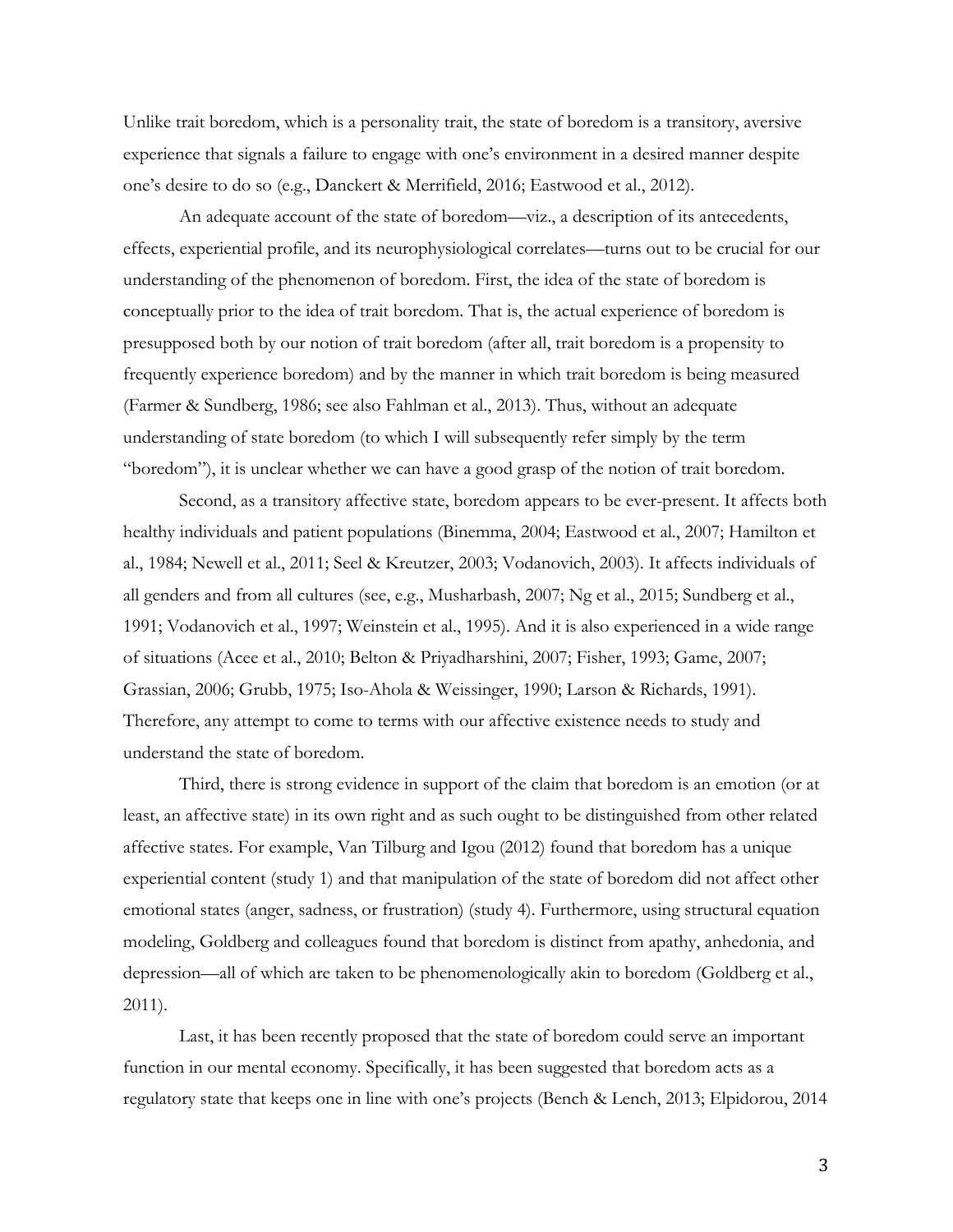and 2015a; Sansone et al., 1992; Smith et al., 2009; Pekrun et al., 2010; Van Tilburg & Igou 2012). The state of boredom can motivate one to pursue a new goal when the current goal ceases to be satisfactory, attractive, or meaningful. As such, boredom can help to promote the restoration of the perception that one's activities are meaningful and congruent with one's overall projects.

In this paper, my aim is to offer an in-depth and critical examination of boredom's role as a regulatory state and present both its nature and its potentially beneficial effects. Although the present article is not the first study to propose a relationship between boredom and selfregulation, it goes beyond the findings and claims of extant articles in at least two important respects. First, it articulates clearly the relationship between the state of boredom and selfregulation. It does so by emphasizing boredom's distinctive capacity to move us out of uninteresting, unfulfilling, or meaningless situations and relates this capacity to the locomotion aspect of the Regulatory Mode Theory (Higgins et al., 2003; Kruglanski et al., 2000). Second, it makes a novel case for the importance of boredom in our lives. Whereas extant studies on boredom and self-regulation conclude by defending, proposing, or simply noting a link between boredom and self-regulation, the present article takes a further step: it shows how boredom's capacity to keep us in motion is beneficial to our well-being. To put it rather simply and in a manner that passes over many of the complexities that will be addressed later on, this article makes the following argument: boredom promotes movement; movement is essential to wellbeing; ergo, boredom promotes well-being. As agents with projects, goals, and interpersonal relationships, we are much better off having the capacity to be bored than lacking it.

## **2. Caution!**

This article does not argue that our well-being is promoted by the chronic or frequent experience of boredom. Nor does it, in any way, suggest that we should strive to be bored. I have already presented some of the many detrimental effects (or at least, correlates) of boredom proneness. Still, there is value in boredom *when it is experienced occasionally by healthy individuals*. To see where its value lies, it is instructive to draw a parallel between pain and boredom. Although the sensation of pain is unpleasant, the capacity to feel pain is good for us. Just consider what happens in cases where the capacity to feel pain is missing. Subjects with congenital insensitivity to pain live difficult and often short lives. Their lives contain harmful and dangerous stimuli and their bodies become injured easily and often severely (Bar-On et al., 2002; Baxter & Olszewski, 1960; Nagasako et al., 2010; Swanson, 1963; Thrush, 1973). Yet, they cannot sense harm done to them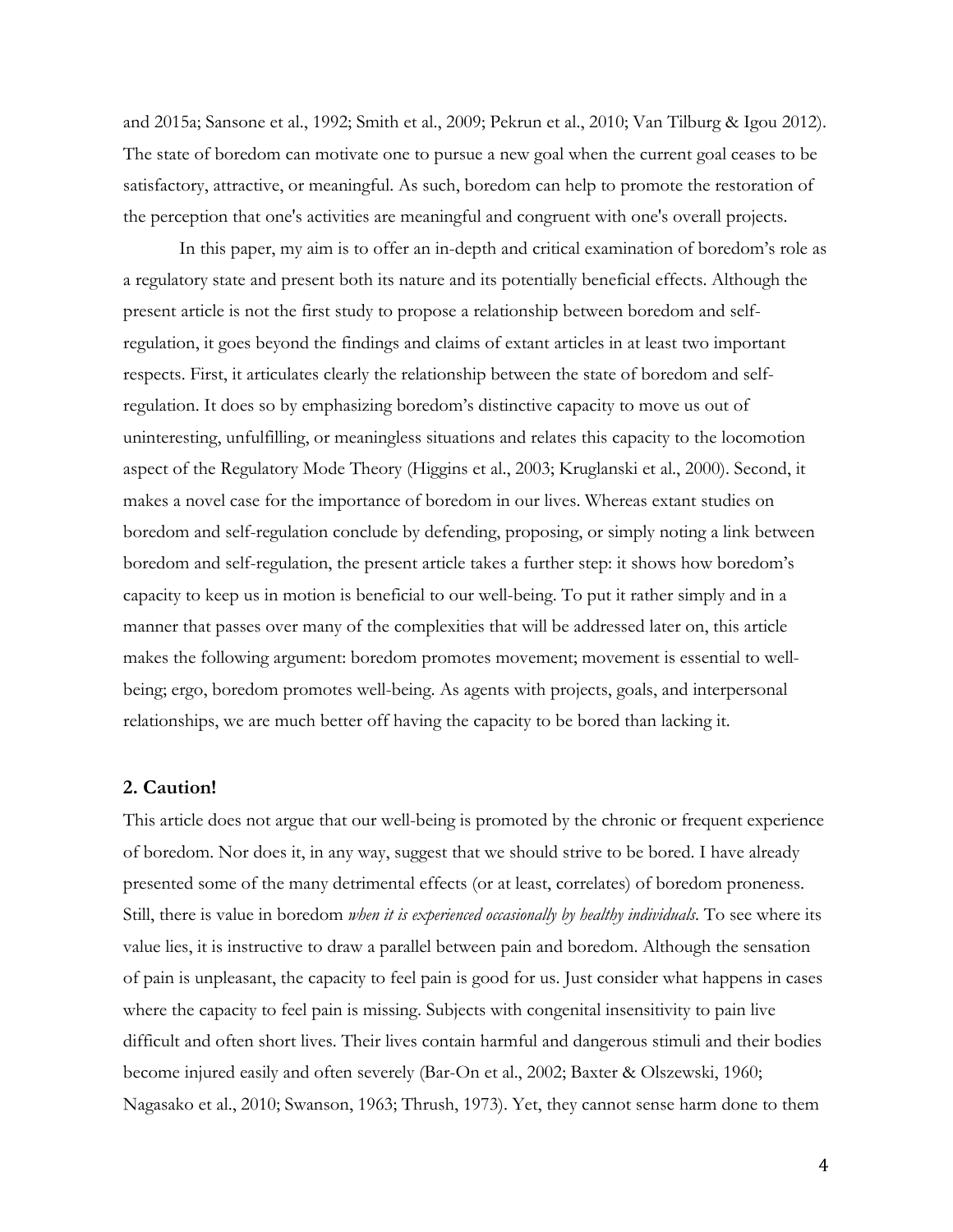and thus cannot protect themselves. Pain is a mechanism that both signals the presence of harm and motivates us to change our behavior in order to protect our selves (Eccleston & Crombez, 1999; Koster et al., 2014; Van Damme et al., 2007). As such, pain is valuable to us.

Something similar holds for boredom. Or so this article will show. Boredom protects us from certain situations. It does so by informing us of the presence of situations that are not in line with our interests and desires, and by motivating us to do something else. If we were to lack the capacity to be bored, we would not notice when we are faced with an unsatisfying, nonstimulating, or monotonous situation. Nor would we do something to get out of it. So, the main claim that this article will defend is that boredom (in its non-pathological, state form) is valuable to us precisely because its presence helps us to keep moving and in doing so, it brings us closer to what is in line with our desires and goals. It is not news to state that there is a place for negative emotions and affective states in our well-being (Diener & Seligman, 2002). It is news, however, to propose that boredom can be an element of the good life.

#### **3. Describing boredom**

 

What is state boredom? Here is not the place to provide a systematic and exhaustive review of the literature on the state of boredom—others and I have done so elsewhere. Still, in order to be in a position to argue for the claim that boredom is a regulatory state that has the potential to benefit us I need to present, at least in broad outline, the character of boredom. For ease of explication, I follow a component processes account of emotions (e.g., Kleinginna & Kleinginna, 1991; Scherer, 1984) and hold (a) that emotions consist of a set of interrelated components<sup>1</sup> and (b) that the task of characterizing a given emotion amounts to that of specifying its different components. Thus, in order to describe boredom and to separate it from other related affective states, we have to present its affective, cognitive, physiological, and volitional components.<sup>2</sup>

Most emotions involve an affective component that amounts to the phenomenology or felt quality of the emotion; a cognitive component that consists of the effects of the emotional state on perceptual and cognitive processes and vice versa; a physiological or somatic component that includes the physiological and neurological correlates of the emotional state; an expressive component that consists of the associated facial and bodily expressions; and lastly a volitional component that is composed of the actions, thoughts, and desires prompted by the presence of the emotion.

<sup>&</sup>lt;sup>2</sup> In my presentation, I ignore the expressive component of boredom. This is a topic that has received very little attention. In one of the few investigations on this topic, Wallbott (1998) reported that bored individuals tend to lean their head backwards (i.e., to raise their chin), to collapse their bodies, and to restrain from movement.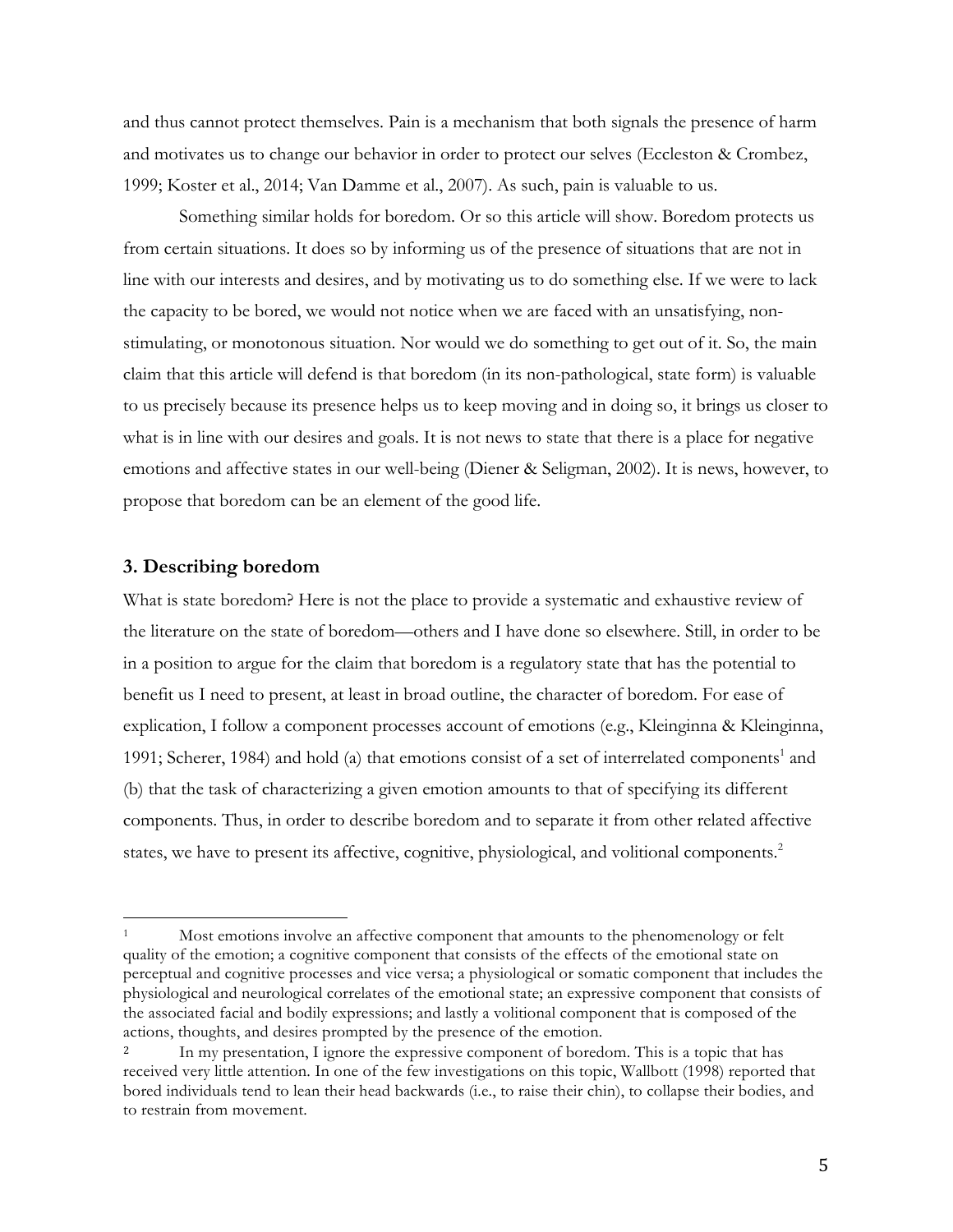**Affective character**: Boredom is an aversive state (Harris, 2000; Hartocollis, 1972; Mikulas & Vodanovich, 1993; Pekrun el al., 2010; Todman, 2003). It does not feel good to be bored. Bored individuals report feelings of constraint or a perceived lack of agency (Eastwood et al, 2012; Fahlman et al., 2011; Fenichel, 1951; Geitwitz, 1986; Hill & Perkins, 1985; Todman, 2013; Vodanovich & Kass, 1990a). Furthermore, individuals who find themselves in a state of boredom comment both that they feel tired and lethargic and also that they experience feelings of restlessness and irritability (Harris, 2000; Martin et al., 2006; O'Brien, 2014).

**Cognitive character**: It is integral to the experience of boredom that one is both disengaged and dissatisfied with one's environment (Anderson, 2007; Fahlman et al., 2009; Fenichel, 1951; Goldberg et al., 2011; Greenson, 1953; Passik et al., 2003). Bored individuals experience difficulties in concentrating and maintaining attention (Ahmed, 1990; Hamilton, 1981; Hamilton et al., 1984; Damrad-Frye & Laird, 1989; Eastwood et al., 2012; Fisher, 1993; Gordon et al., 1997; Harris, 2000)<sup>3</sup> and they often engage in mind-wandering (Game, 2007; Harris, 2000; Martin et al., 2006).

Furthermore, qualitative studies have found that bored individuals experience an altered passage of time (Martin et al., 2006): during a state of boredom, time appears to move more slowly (Gabriel, 1998; Greenson, 1953; Hartocollis, 1972; Tze et al., 2013; Wangh, 1975). When completing a tedious task high boredom prone individuals perceived time as passing more slowly than low boredom prone individuals (Watt, 1991). This finding is consistent with a recent study by Danckert & Allman (2005) which reports that individuals who are prone to boredom are likely to make mistakes in judging the duration of perceptual events.

Finally, boring situations are ones that are perceived as being non-optimal for the subject (Damrad-Frye & Laird, 1989; De Chenne, 1988; Mann & Robinson, 2009; Mikulas & Vodanovich, 1993). Often subjects report that boring situations are meaningless or trite (Barbalet, 1999; Fiske & Maddi, 1961; Perkins & Hall, 1985; Van Tilburg & Igou, 2012), that they lack a sense of challenge (Csikszentmihalyi, 1975; Van Tilburg & Igou, 2012), or even that they are too challenging (Daschmann et al. 2011; Goetz et al., 2006; cf. Pattyn et al., 2008).

 

<sup>&</sup>lt;sup>3</sup> Attentional failures seem to be an important mechanism of boredom (Eastwood et al., 2012; cf. Leary et al., 1986; Skowronski, 2012). Such a judgment is corroborated by findings that show that manipulation of attention can affect the experience of boredom (Damrad-Frye & Laird, 1989). Furthermore, it has also been reported that tasks that require sustained attention are often perceived as boring (Malkovsky et al., 2012; Pattyn et al., 2008; Scerbo et al., 1992).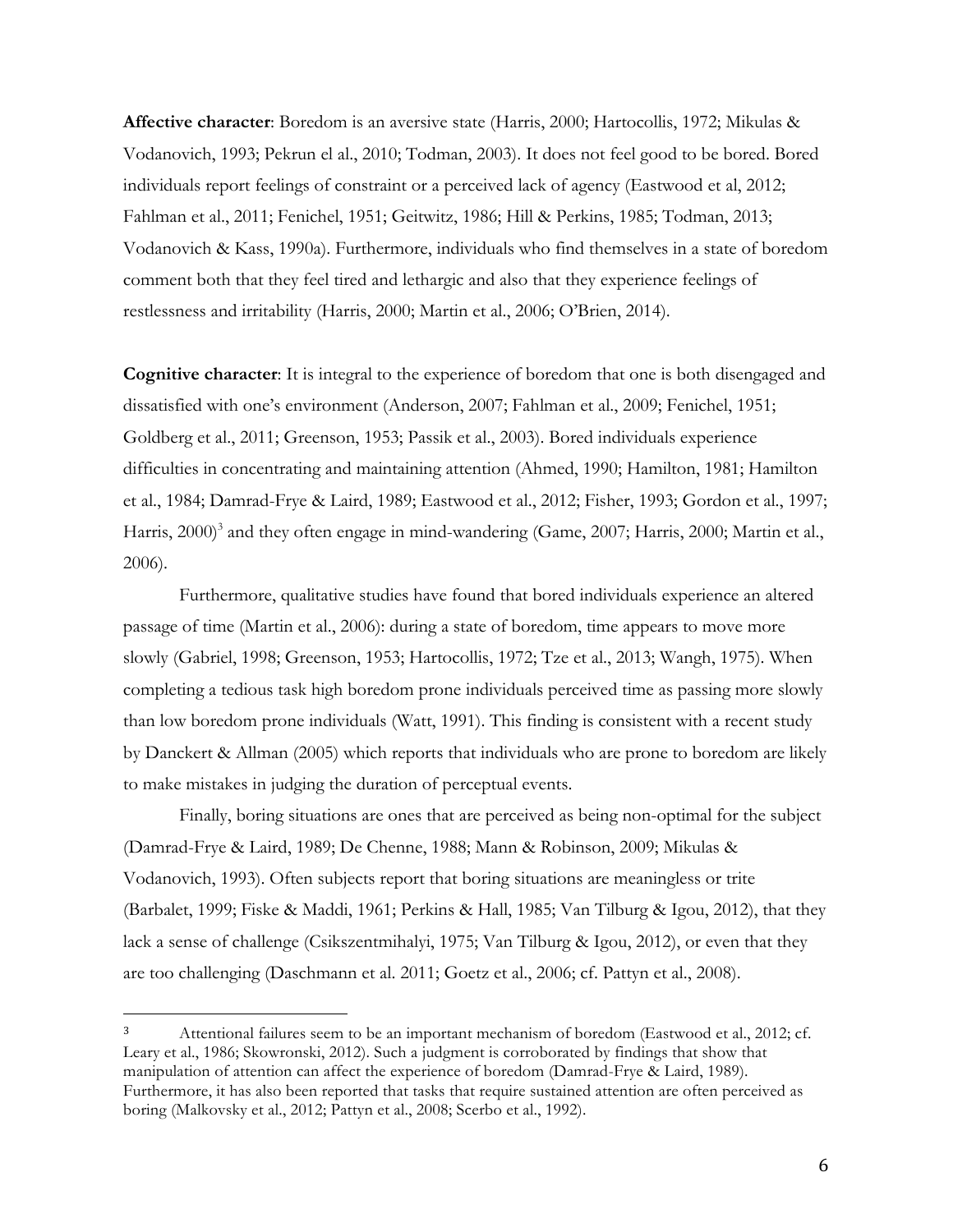**Physiological character**: Currently, there is no agreement as to whether boredom is a state of low or high arousal. Indeed, in the literature one finds proposals that describe boredom as a state of low arousal (Hebb, 1955; Mikulas & Vodanovich, 1993; Russell, 1980), as a state of high arousal (Bench and Lench, 2013; Berlyne, 1960; Fisher, 1993; Harris, 2000; Hill & Perkins, 1985; London et al., 1972), or even as a state that can be both (Bernstein, 1975; Eastwood et al. 2012; Fahlman et al., 2013; Fenichel, 1953; Fiske & Maddi, 1961; O'Brien, 2014; Van Tilburg & Igou, 2012). Qualitative studies on the phenomenological character of boredom and studies on the physiological correlates of boredom are consistent with all three proposals.

For instance, bored individuals not only describe boredom as a low-energy or apathetic state, but also as one that contains feelings of restlessness, anxiety, and irritability (Goetz & Frenzel, 2006; Harris, 2000; Martin et al., 2006). Furthermore, boredom has been associated with both a decrease and an increase of physiological arousal (Barmack, 1937; Braby et al., 1992; Geiwitz, 1966; London et al., 1972; Lundberg et al., 1993; Pattyn et al., 2008). London et al. (1972) reported that a boring task can yield an increase in levels of galvanic skin potential (Study I) and heart rate (Study II). However, in a different study, Pattyn and colleagues observed that during a prolonged target detection task—a task that is often described as boring—participants' heart rate decreased over time (Pattyn et al., 2008; see also Merrifield & Danckert, 2014).

Although we do not have an adequate picture of the neurological underpinnings of boredom, the following findings are noteworthy. First, Oswald (1962) has reported the presence of alpha waves during the experience of boredom. This finding relates boredom to mental fatigue insofar as studies of the neural correlates of the latter show similar brain activation (Barwick et al., 2012; Fan et al., 2015; Lal & Craig, 2002; Phipps-Nelson, et al., 2011; Schier, 2000; Zhao et al., 2012). Second, there is evidence suggesting that boredom might be correlated with lower beta activity in the left Dorso-Lateral Prefrontal Cortex area (DLPFC) (Tabatabaie et al., 2014). Such a finding about the neurological correlates of boredom, coupled with the observation that a similar activity reduction in DLPFC has been observed in ADHD children (Sangal & Sangal, 2015), provides further support for the claim that attention is an important mechanism of boredom (Eastwood et al., 2012). Third, Danckert and Merrifield (2016) undertook a comparative study of fMRI scans of individuals in three different conditions: during resting state, during boredom mood induction, and during a sustained attention task. A comparison of the scans showed that in all three conditions there is common activation of components of the default mode network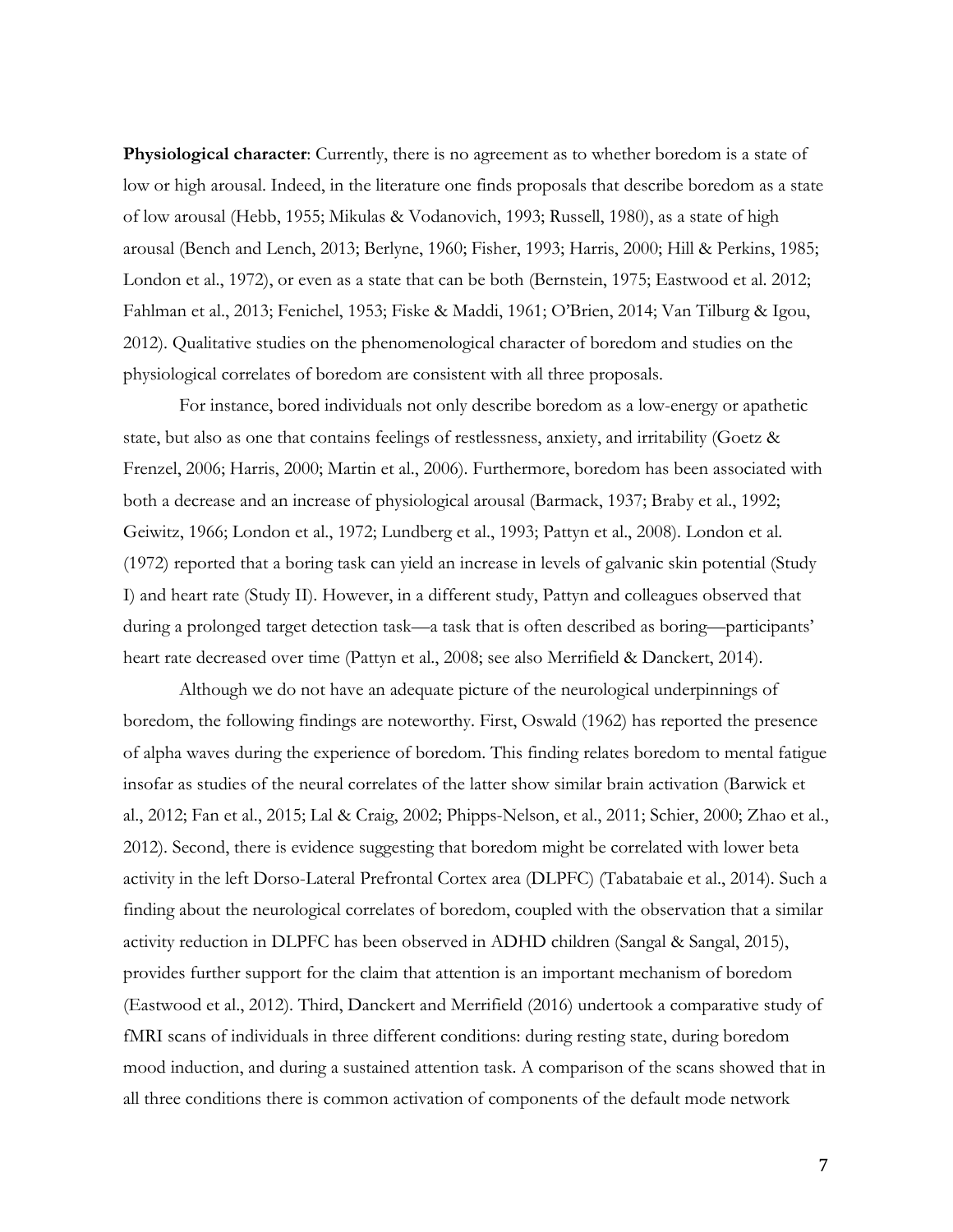(DMN). Such commonality supports the claim that boredom is similar both to the resting state and to the sustained attention task insofar as it is state of disengagement from one's environment. Having said that, Danckert and Merrifield noted that despite similarities, observed brain activation in the resting state differs from that of boredom in one important respect: only during boredom was there anti-correlated activity in the anterior insular cortex. Danckert and Merrifield propose that activity in that region may indicate a failed attempt to engage with the situation and in this way, the state of boredom differs from the resting state. Even though both are states of disengagement, only the former is one in which individuals were motivated to try to engage with their situation.

**Volitional character:** The state of boredom is marked by a strong desire to engage in a task other than the one with which one is currently engaged. A state of boredom is a negative, aversive state of discontent. As such, bored individuals wish to be doing something else and will try, when it is possible, to escape a boring situation (Bench & Lench, 2013 Berlyne, 1960; De Chenne, 1988; Fahlman et al., 2013; Fenichel, 1953; Fiske & Maddi, 1961; Greenson, 1953; Hebb, 1966; Mikulas & Vodanovich, 1993; Todman, 2003; Van Tilburg and Igou, 2012). The motivational power of the unpleasantness of boredom is strong. In fact, studies that have found that boredom proneness is correlated with risk-taking activities (Dahlen et al., 2005; Kass et al., 2010) are indications of the ability of boredom to motivate individuals to search for situations that will alleviate boredom, even if such situations are harmful to them.

#### **4. Boredom and self-regulation**

Some authors have suggested that boredom should be understood as a self-regulatory state (Bench & Lench, 2013; Elpidorou, 2014 and 2015a; Sansone et al., 1992; Smith et al., 2009; Pekrun et al., 2010; Struk et al., 2015b; Van Tilburg & Igou, 2011 and 2012). Given the summary of boredom's character that I just offered, such a proposal is not only reasonable, but also warranted by what we know about the experiential profile of boredom. Boredom is an aversive state from which one seeks escape. During boredom one experiences feelings of weariness and frustration. One is disengaged from and dissatisfied with one's situation. The situation does not capture the attention of, nor does it interest, the individual. Instead, the individual is moved to consider alternative situations, goals, and actions (Bench & Lench, 2013; Elpidorou, 2014 Fahlman et al., 2013; Van Tilburg & Igou, 2012). Lastly, through its physiological features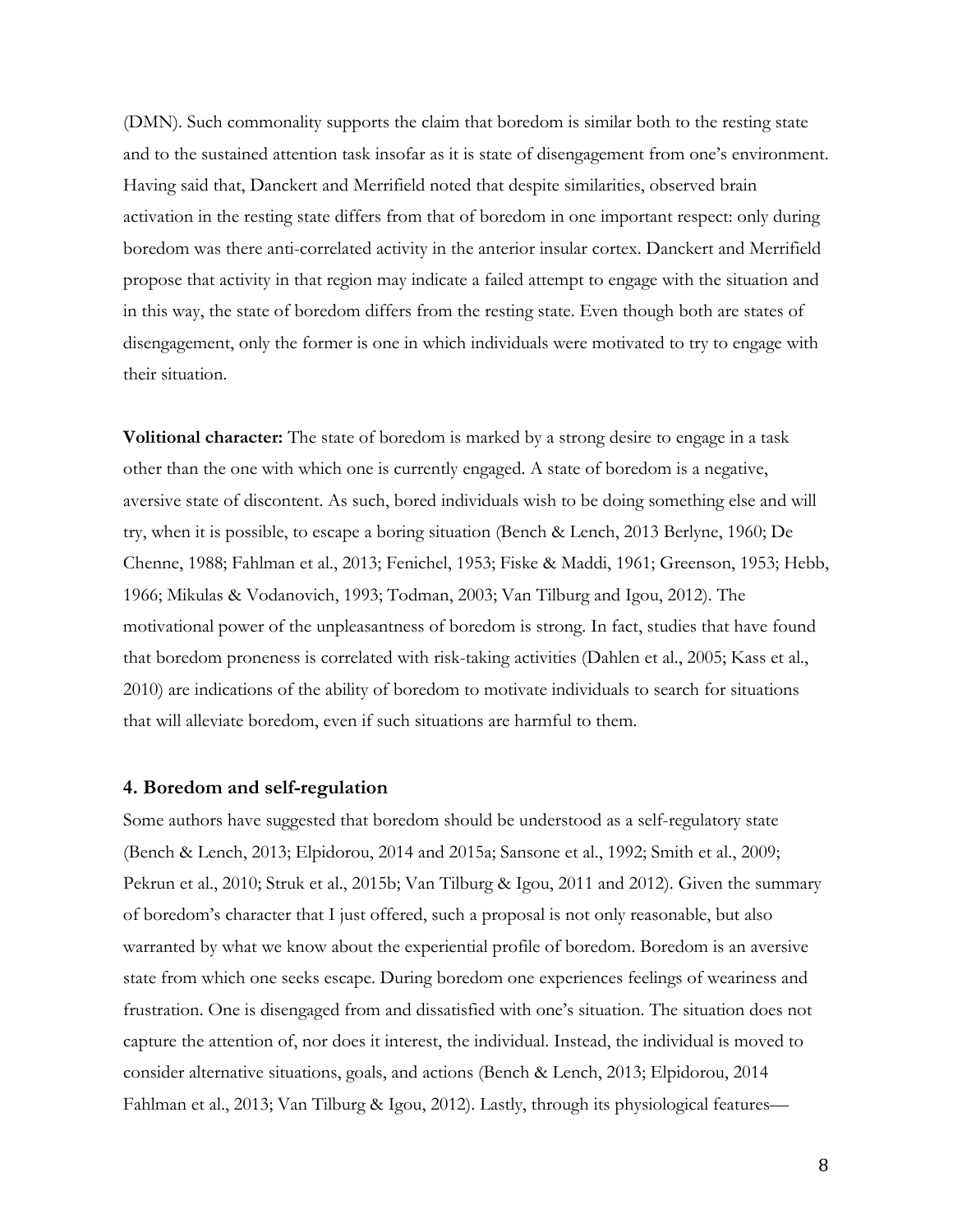increase in arousal and the presence of anti-correlated activity in the anterior insular cortex boredom can facilitate the pursuit of alternative goals and situations.

A synthesis of the above characteristics of boredom strongly suggests that boredom is both an informative and motivational state: it signals that we need to change something about ourselves or about our environment and it motivates us to do so. Specifically, what boredom does is to promote the pursuit of alternative situations (physical or mental) when the current situation ceases to be interesting, engaging, or meaningful. Boredom strives to get us unstuck when we find ourselves stuck (Fahlman et al. 2013, p. 68). It moves us out of non-interesting situations and into interesting ones. For that reason, boredom is best understood as a regulatory state that helps to keep us in line with what we finding interesting and meaningful. Boredom's function is movement, and through movement, it promotes self-regulation.

#### **4.1. Boredom's relationship to movement and self-regulation**

Self-regulation can be understood to be the set of processes that aim to minimize the discrepancy between an individual's current state and a desired state. Through self-regulatory processes one becomes aware of such a discrepancy and utilizes the needed resources in order to achieve the desired state (Carver & Scheier 1990; Higgins et al., 2003; Kruglanski et al., 2000; Kuhl, 1985). Self-regulation contributes to the completion of goals and allows individuals to act, think, and even feel in a way that is consistent with their standards and desires (Baumeister & Vohs, 2003). Self-regulation is often hard and requires the exertion of effort (Baumeister et al., 1994) but success in self-regulation has been shown to be associated with positive psychological adjustment, positive interpersonal relations, lower anger, better grades, and fewer impulse control problems (Tangney et al., 2004). Furthermore, in a longitudinal study that followed a cohort of 1000 children from birth to the age of 32, Moffitt and colleagues (2010) found that poor selfcontrol in childhood can lead to poor health, financial issues, and even criminal convictions.

According to Regulatory Mode Theory, a specific model of self-regulation, human behavior is guided by two largely independent components: *assessment* and *locomotion* (Higgins et al., 2003; Kruglanski et al., 2000; Kruglanski et al., 2013). Assessment constitutes the comparative aspect of self-regulation (Higgins et al., 2003). It involves the critical evaluation and comparison of different entities (e.g., means and goals) in order to determine which one is most worthy of pursuing. In contrast, locomotion is the aspect of self-regulation that involves the commitment of one's psychological resources in order to initiate and maintain goal-directed activity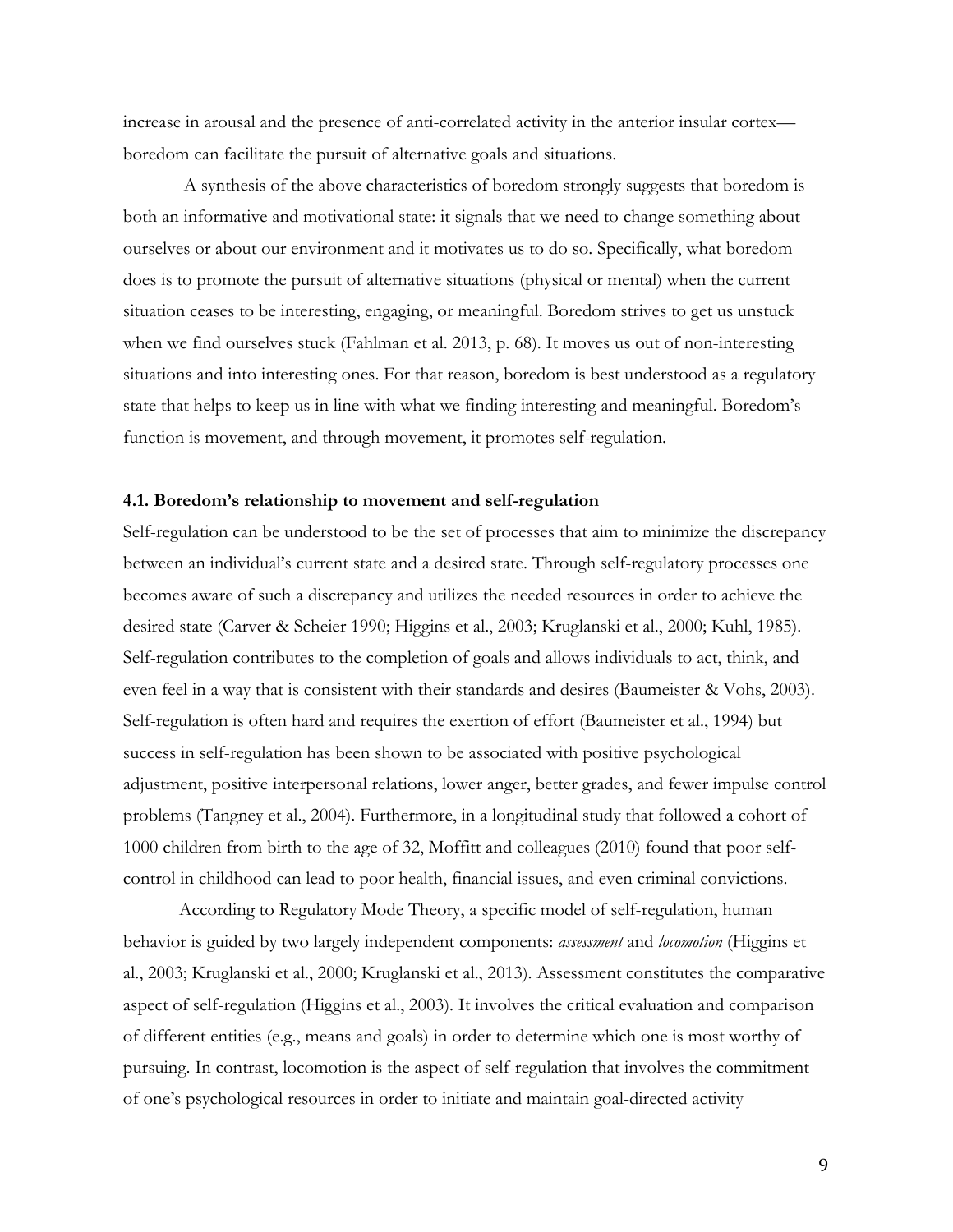(Kruglanski et al., 2000). Locomotion is not characterized by a specific end state but rather by movement itself (Higgins et al., 2003; Pierro et al., 2006), where movement is understood to be any change from one state (psychological or behavioral) to another (Higgins et al., 2003, p.295).

A large body of evidence supports the claim that locomotion is a unique construct. For example, locomotion is conceptually distinct from promotion (Higgins, 2012; Kruglanski, 2016), implementation (Gollwitzer 1990; Scholer & Higgins 2012), and action orientation (Kuhl 1985). Furthermore, studies have obtained significant locomotion effects while controlling for the Big Five personality factors (Kruglanski et al., 2000; Pierro et al., 2011). Locomotion, just like assessment, is a dimension: it varies from low to high, and both individuals or situations can be characterized as low or high in locomotion. It is measured by the Regulatory Mode Questionnaire (Kruglanski et al., 2000) and can be induced experimentally (Avnet & Higgins 2003; Mauro et al. 2009).

There are conceptual reasons to think that the state of boredom and locomotion are related. Given its affective, cognitive, volitional, and physiological aspects, boredom is a psychological state that has the capacity to help us achieve movement. Boredom not only signals a dissatisfaction with our current situation, it also acts as a push that motivates us to get out of uninteresting or meaningless situations. As such, the state of boredom contributes to the exercise of locomotion. In line with the characterization of movement assumed by Regulatory Mode Theory (Kruglanski et al., 2013), the movement that boredom calls for and promotes does not have to be physical or behavioral; it can also be mental. That is, in order to alleviate boredom an individual might be motivated to change her situation or she might engage in a different mental activity, such as mind-wandering (Game, 2007; Harris, 2000; Martin et al., 2006).

I should be quick to point out that although boredom promotes locomotion, its proposed function is not movement pure and simple. Boredom aims not simply to move us from one situation to another but to facilitate a type of *goal*-directed motion—viz., one that takes us from an uninteresting or meaningless situation into one that it is interesting or meaningful. Indeed, boredom would be incapable of playing an integral role in self-regulation if its aim were not this type of goal-directed movement. But why suppose that boredom plays this self-regulatory role by promoting goal-directed movement? I offer three reasons.

First, such a proposal is supported both by phenomenological descriptions of the experience of boredom (Fahlman et al., 2013; Harris, 2000; Van Tilburg & Igou, 2012) and by what we know about the affective, volitional, and cognitive aspects of boredom. Although bored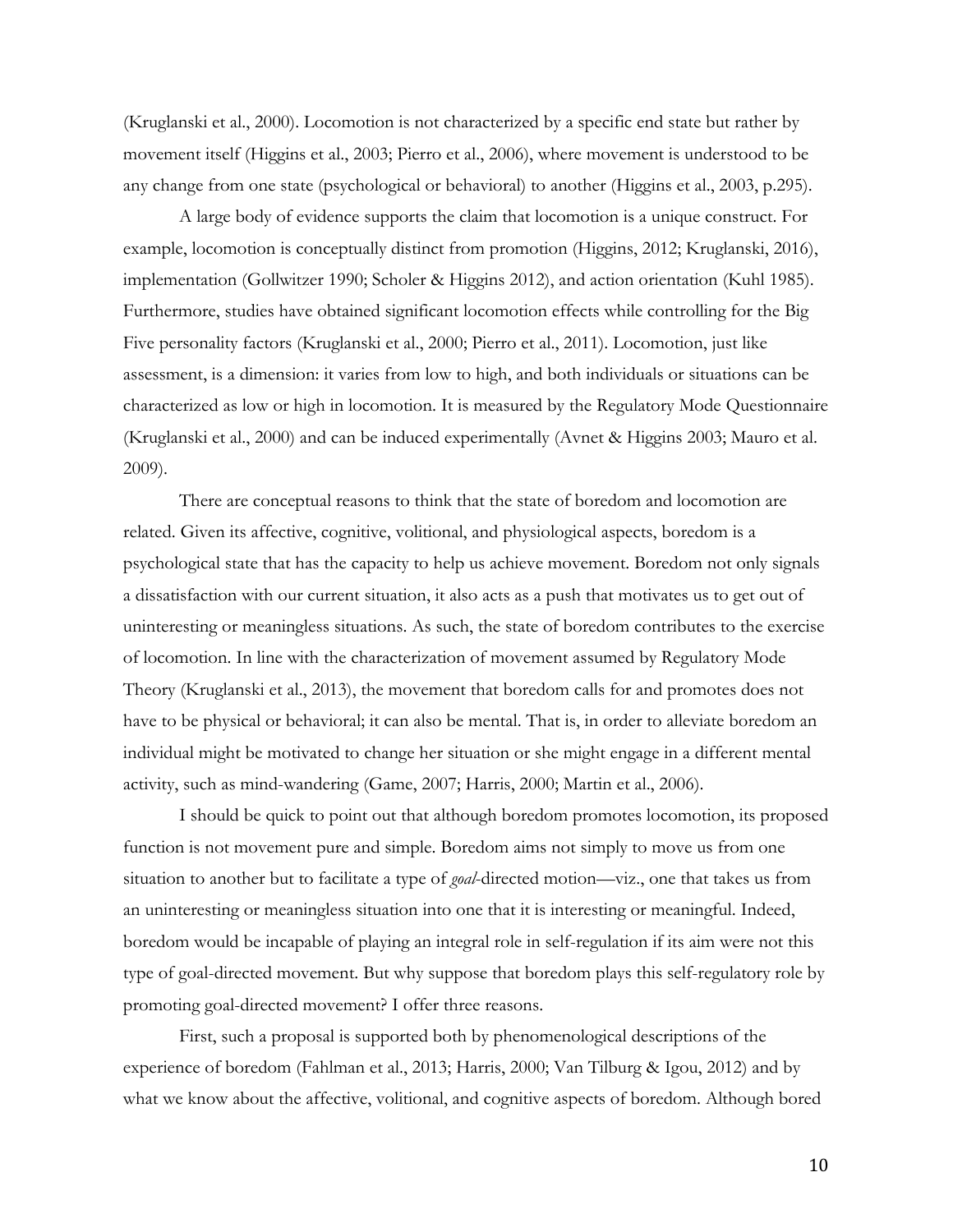individuals have a strong desire to escape their current situation, they do not simply wish to replace their situation with *any* alternative situation. Clearly, they do not want to move from one boring situation to another. Instead, in a state of boredom, one wishes *both* to stop doing what one is currently doing and to engage in a more satisfactory task (Fahlman et al., 2013; Harris, 2000; Van Tilburg & Igou, 2012). The latter aspect of the volitional content of boredom is necessary because without a desire to engage in some other task, the experienced state would not be one of boredom but perhaps one of apathy. Furthermore, even if the volitional content of boredom is not fully specified, it is still "thicker" than a mere "do something else!" That is to say, even if bored individuals do not know precisely what they want to do, they do know that they want to be doing something that is interesting, exciting, or meaningful (Fahlman et al., 2013). <sup>4</sup> On account of this volitional content, boredom will motivate individuals to seek out a more fulfilling task.

Second, the proposed function of boredom is consistent with the commonplace observation that mere movement is not always capable of alleviating boredom. The act of flipping through channels, for example, constitutes both some type of movement and change—at the very least, we have changed our immediate sensory environment and we are directing our attention to something else. Yet, such a change does not guarantee that boredom will be removed. The same holds for certain types of physical movement. Truck drivers driving through a monotonous desert road experience boredom (Drory, 1982) despite the fact that they are clearly moving and experience some kind of change. If boredom aimed merely to move us, then any state of change or movement would be the result of the proper exercise of boredom's function. But such a claim opposes what we seem to know about the function of other (negative) emotions. Disgust and fear, for example, dissipate once their function has been fulfilled. More importantly, if boredom's function were simply motion, it would be hard to make sense of boredom within a functional account of emotions (e.g., Keltner, Haidt, and Shiota, 2006; Keltner & Gross, 1999; Tooby & Cosmides 2008). According to such an account, emotions are solutions to problems of physical or social survival. Pure movement, however, does not seem sufficient in offering such solutions for complex organisms like us. Or, alternatively, if pure movement is capable of solving problems pertaining to physical or social survival, then the need for boredom as a distinct affective state becomes hard to discern. Other affective states or physiological states

 

I thank an anonymous reviewer for suggesting that I discuss in more detail the volitional content of boredom.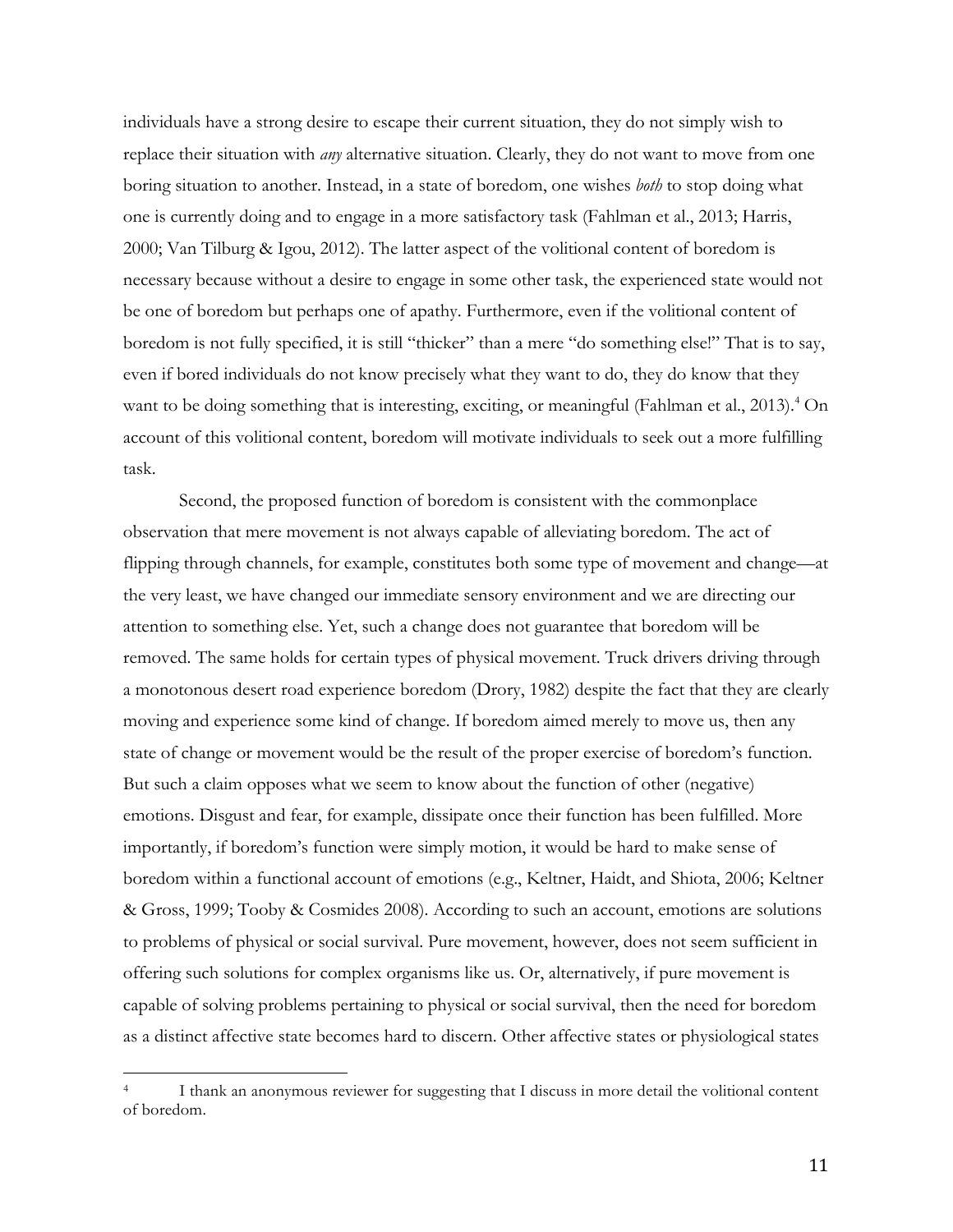could serve the same function and do so more efficiently.

 

Third, the proposed claim about the function of boredom has the additional, theoretical benefit that it allows us to make sense of boredom proneness as the result of a dysfunction of the state of boredom. Boredom may fail to fulfill its function either because it fails to move us or because it moves us into situations that fail to alleviate our boredom—that is, it moves us into situations which are not meaningful or interesting to us. In either case, such a failure of boredom's function could lead—if it is systematic—to the more frequent or prolonged experience of boredom (i.e., boredom proneness). $5$ 

In making such a claim about the function and dysfunction of boredom, the proposal leads to empirically testable predictions. For one, it predicts that lack of movement will be a good indicator of boredom proneness—either because one is incapable of moving out of uninteresting situations when such situations arise, or because by remaining stuck in the same situation for a prolonged period of time, one ceases to be interested in the situation. Additionally, the proposal also predicts that having the ability to move from one situation to another will decrease the likelihood of being stuck in unsatisfactory situations and consequently decrease the frequency by which one experiences boredom. The latter prediction is in fact supported by evidence that shows that high locomotion is strongly negatively correlated with boredom proneness (Struk et al., 2015b).

In turn, it has been shown that high boredom prone individuals are more likely to engage in risky behaviors than low boredom prone individuals. Such a finding is *prima facie* puzzling. If high boredom prone individuals *tend* to engage in risky behavior, shouldn't then that tendency reduce the frequency of their experience of boredom? After all, isn't risky behavior exciting and as such not boring? Unfortunately, this is not an issue that has received sustained attention in the literature. Still, the proposed account of the function (and dysfunction) of boredom allows us to

<sup>&</sup>lt;sup>5</sup> To be clear, the claim that boredom proneness is the result of a dysfunction of the state of boredom does not mean that the mere disposition to experience boredom is dysfunctional. Sometimes the disposition to experience boredom can have salutary effects. For example, it can promote escape from an unsatisfactory situation (Bench & Lench, 2013; Elpidorou, 2014), help to establish a sense of meaningfulness (Van Tilburg & Igou, 2012), or even bolster creativity (Gasper & Middlewood, 2014; Mann & Cadman, 2014). At the same time, however, if one is disposed to experience boredom often and in a wide range of situations, as this is the case for individuals who score high on BPS, then such a disposition will be harmful. Understanding boredom as a functional emotional state that may malfunction allows us to make sense of how boredom can be both good and bad for us. I am grateful to an anonymous reviewer for helping me see the value of distinguishing between state boredom, boredom proneness, *and* the disposition to experience boredom.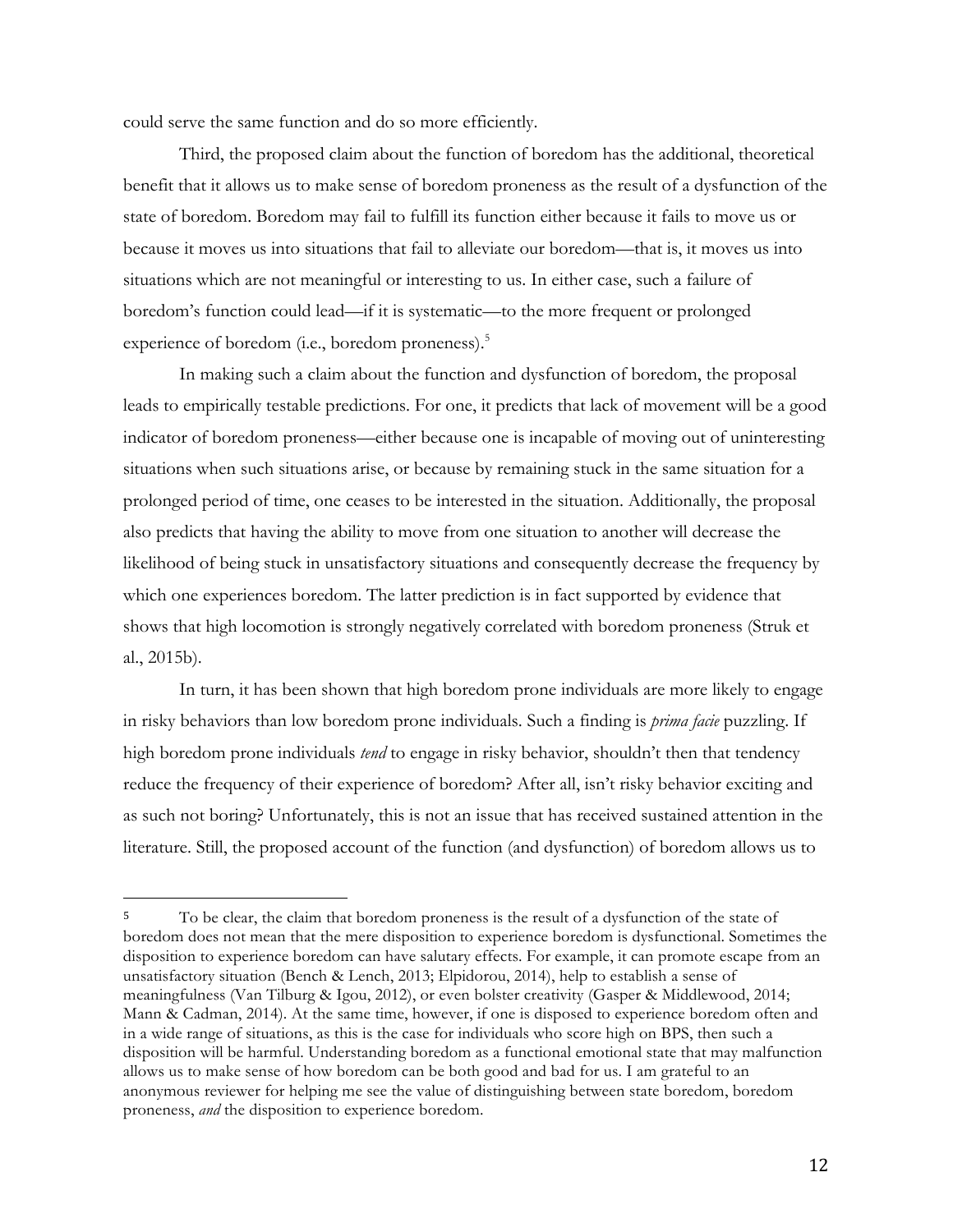make some progress in accounting for it. Boredom functions optimally when it (a) informs us of the presence of a boring situation and (b) successfully motivates us to pursue a more interesting, fulfilling, or meaningful situation.<sup>6</sup> Boredom proneness could thus be the result of a lack of motion, but it could also be the result of a failure to properly direct the motivating force of boredom. In the case of high boredom prone individuals who engage in risky behavior, it is more reasonable to maintain that boredom proneness is the product of the latter type of failure. In their attempts to escape boredom, such individuals may rely on what situations most readily afford them or on quick fixes of boredom instead of trying to find activities that are in line with their personal interests. Engaging in risky activities is the easy solution and one that in all likelihood will temporarily assuage one's feelings of boredom. But if such an activity is not one that is in some sense meaningful to the agent and does not promote the agent's interests, boredom will return.

All in all, we have strong reasons to accept the claim that boredom is a functional emotion. Not only is this conclusion supported by what we know about the character of boredom —its affective, cognitive, and motivational aspects—but it also carries a number of important theoretical advantages. It permits us to account for boredom proneness in terms of the function or dysfunction of the *state* of boredom; it gives rise to empirically testable predictions; and lastly, it is in line with functional accounts of emotions. By promoting movement, boredom contributes to locomotion. But boredom does more than that. Due to its affective, cognitive, and volitional character, boredom can, when it functions optimally, facilitate goal-directed movement and moves us closer to what we find interesting and meaningful.

## **4.2. The limits of boredom**

 

The fact that boredom can promote the pursuit of more interesting, stimulating, or meaningful situations does not render it a psychological panacea. Most emotional states are ones that have both beneficial and harmful consequences—fear, for example, protects us from threats and dangers, yet it often forecloses opportunities and possibilities for action. Boredom is no exception and, in this section, I highlight three potential issues with boredom: i.e., three ways in

<sup>&</sup>lt;sup>6</sup> Boredom does not seek merely to promote movement but to contribute to the realization of goaldirected movement. This aspect of the function of boredom is reflected, I suggested, in its volitional character: boredom motivates one to engage in a task that is more stimulating, interesting, or meaningful than the current one. Thus, boredom would not be alleviated unless one succeeds in finding and engaging with such a task.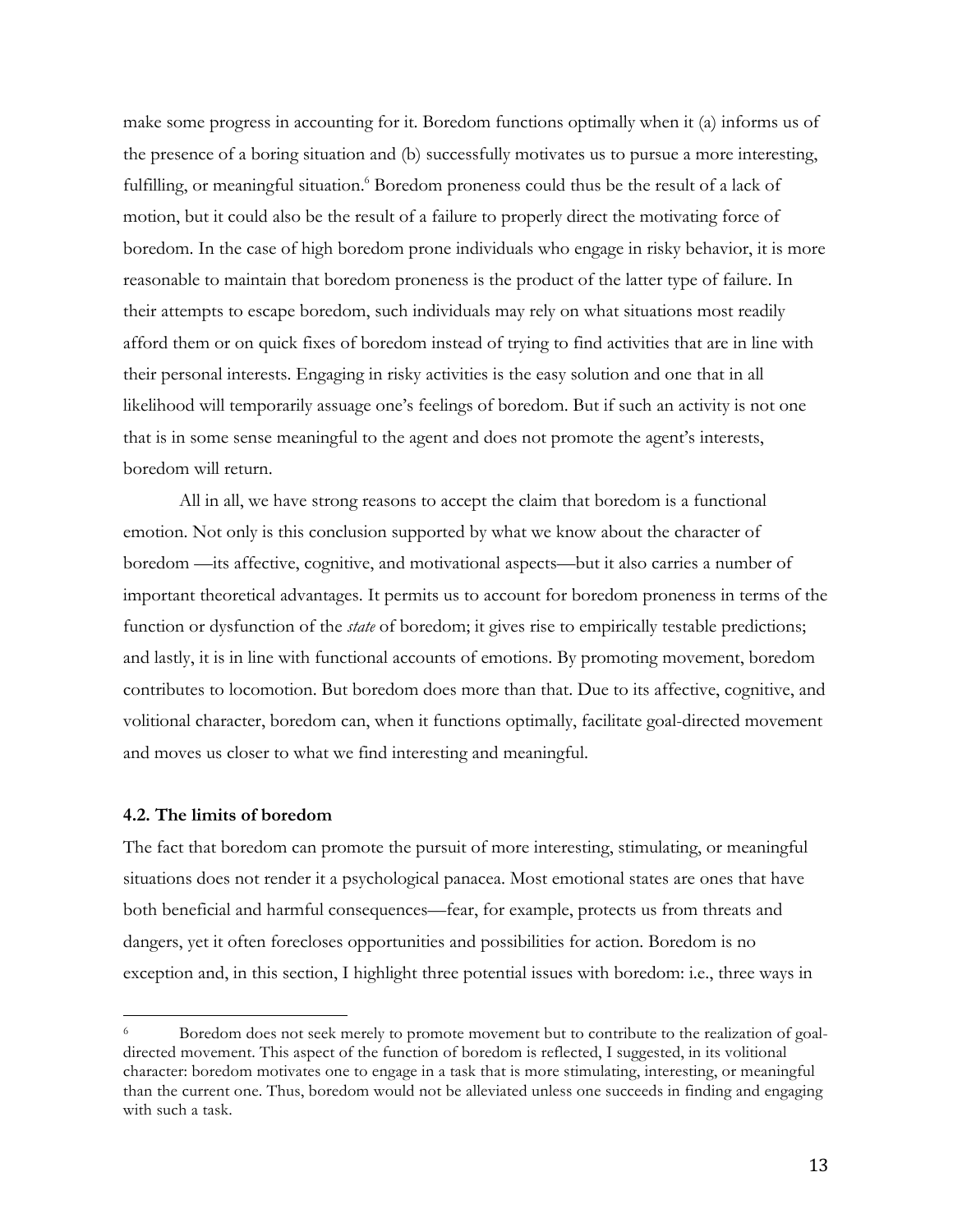which boredom may cease to be beneficial to us. I argue, however, that the fact that boredom does not always play a salutary role in our lives does not mean that it is not valuable. An understanding of the limitations of boredom is not a demonstration of its uselessness, but a necessary step in seeing more clearly how boredom can be used optimally and to our own advantage.

**From boredom to boredom:** Boredom, I argued, serves a two-fold function. First, it informs us of a mismatch between what we desire and what is being offered to us; in doing so, it signals the presence of an unsatisfactory, meaningless, or trite situation. Second, boredom acts as a motivational force that helps us to move out of such unsatisfactory, meaningless, or trite situations. It should be noted that the very state of boredom does not always carry information of what would alleviate our boredom. It is common among bored individuals to have a strong desire to do something other than what they are currently doing without however knowing exactly what that alternative is (e.g., Fahlman et al., 2013). Still, boredom's motivational force is not aimless: even if boredom itself does not specify what we should be doing, it does motivate us to seek out a more interesting or fulfilling task. However, our pursuit for an interesting or fulfilling task need not always be successful. In an attempt to escape boredom, it is possible that we find ourselves in yet another unsatisfactory, meaningless, or trite situation—one that did not appear to us to be so beforehand. Of course, if boredom is successful in promoting movement, then it should motivate us once again to do something else and, hopefully, this time we will be more successful in finding something that satisfies our need for stimulation and engagement. Having said that, the very possibility that boredom may lead to another boring state highlights the need both for selfknowledge and for knowledge of our possibilities. Motion is good but not when it is purposeless. In order to fulfill its potential, boredom needs our guidance.

**The interesting isn't always beneficial:** Boredom may be successful in moving us both out of unsatisfactory and uninteresting situations *and* into situations that are perceived by us to be interesting, engaging, and stimulating. Nonetheless, the fact that boredom has the ability to do so does not guarantee that the new interesting, engaging, or stimulating situation is one that is beneficial to us. As it was already discussed, individuals who score high on BPS are more likely than low boredom prone individuals to engage in potentially unsafe and dangerous activities (Dahlen et al., 2005; Kass et al., 2010). Such risky behavior is exciting but one that may either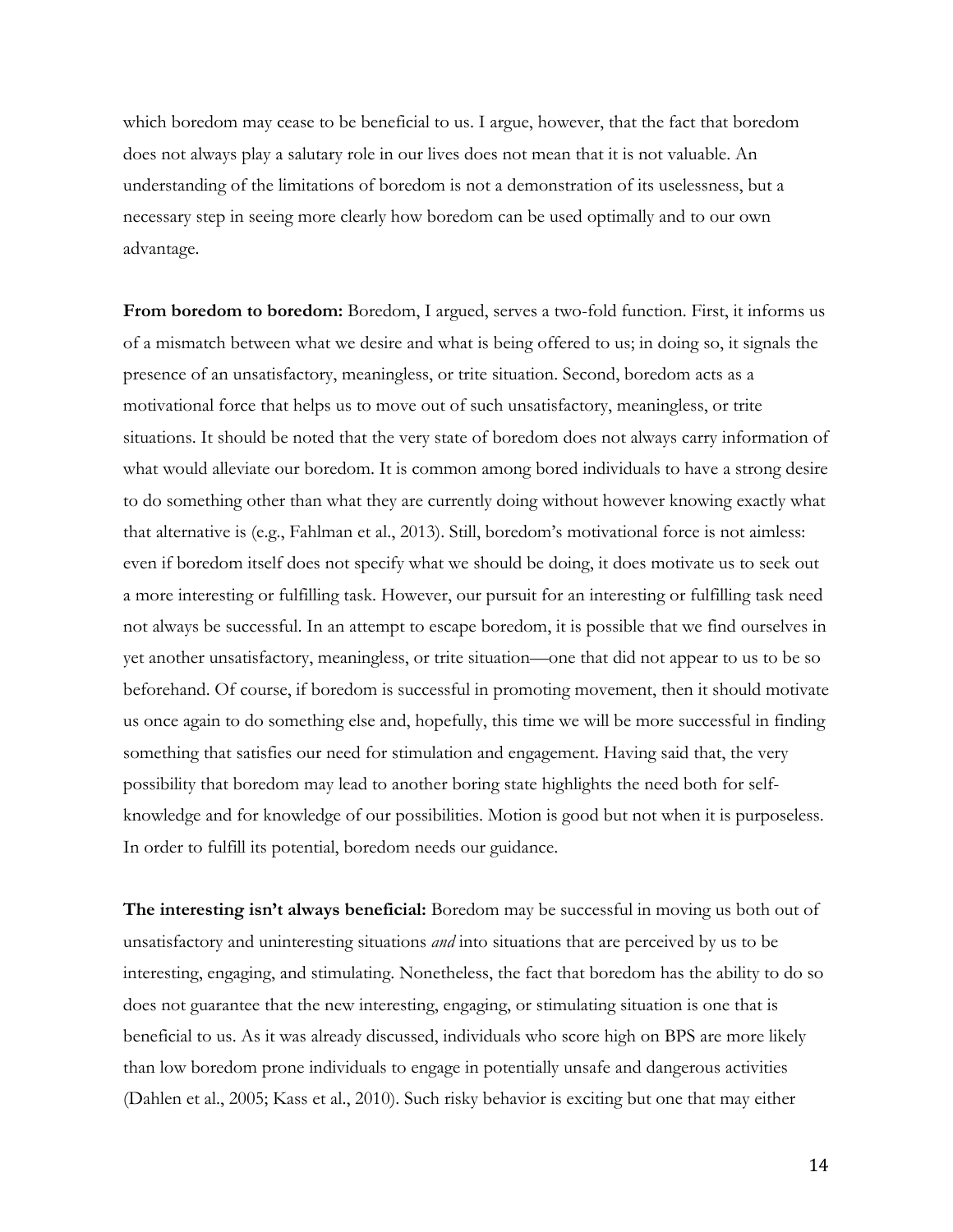harm individuals or fail to promote their well-being.

**The boring shouldn't always be avoided:** A subject may experience a situation as boring for a variety of reasons. Often, such a reaction is deemed to be appropriate insofar as it correctly represents features of the situation. Consider, for example, waiting in line to pay for groceries, attending a lecture on a topic that is utterly familiar to us, or having the same conversation over and over again. Such situations are not only boring from the perspective of the agent (insofar as they fail to stimulate her) but they are appropriately boring: we recognize that these are situations in which the agent is not afforded with meaningful or engaging opportunities. However, not all situations that are experienced as boring are appropriate in this sense.

Consider for instance the experience of boredom within an academic context. Students often experience boredom when they are attending lectures or when completing challenging assignments (Acee et al., 2010; Belton & Priyadharshini, 2007; Mann & Robinson, 2009). In one sense, such an experience is a fitting reaction to the situation insofar as the situation is one that has failed to engage the subject. In another sense, however, boredom can be said to be an inappropriate reaction. Assuming that the class is important for the subject, the experience of boredom does not allow the subject to focus on the material, leading potentially to a bad outcome. Classes maybe boring, but often they should not.

If I am correct to emphasize the motivational and aversive character of boredom, the onset of boredom will motivate the individual to do something that alleviates the experience of boredom. In doing so, boredom could lead to harmful results. If one is bored during class, boredom could lead to irrelevant mind-wandering or motivate the individual to engage in an activity that is unrelated to the class. While such actions are often employed as means to alleviate boredom, they are not the only ones available to the agent. For example, there is some preliminary evidence that suggests that boredom can foster creativity (Gasper & Middlewood, 2014; Mann & Cadman, 2014). Thus, as a response to the experience of boredom, individuals could engage in creative thinking about the material at hand or attempt creative or novel solutions to questions or exercises. Furthermore, a number of studies have found that boredom promotes the reestablishment of a sense of meaningfulness (Van Tilburg & Igou, 2011 and 2012). Such an attempt to find meaning could allow a student to engage with the material in a different way or to discover something that was not immediately evident to her. Lastly, it is important to emphasize that the fact that boredom promotes movement does not necessarily entail that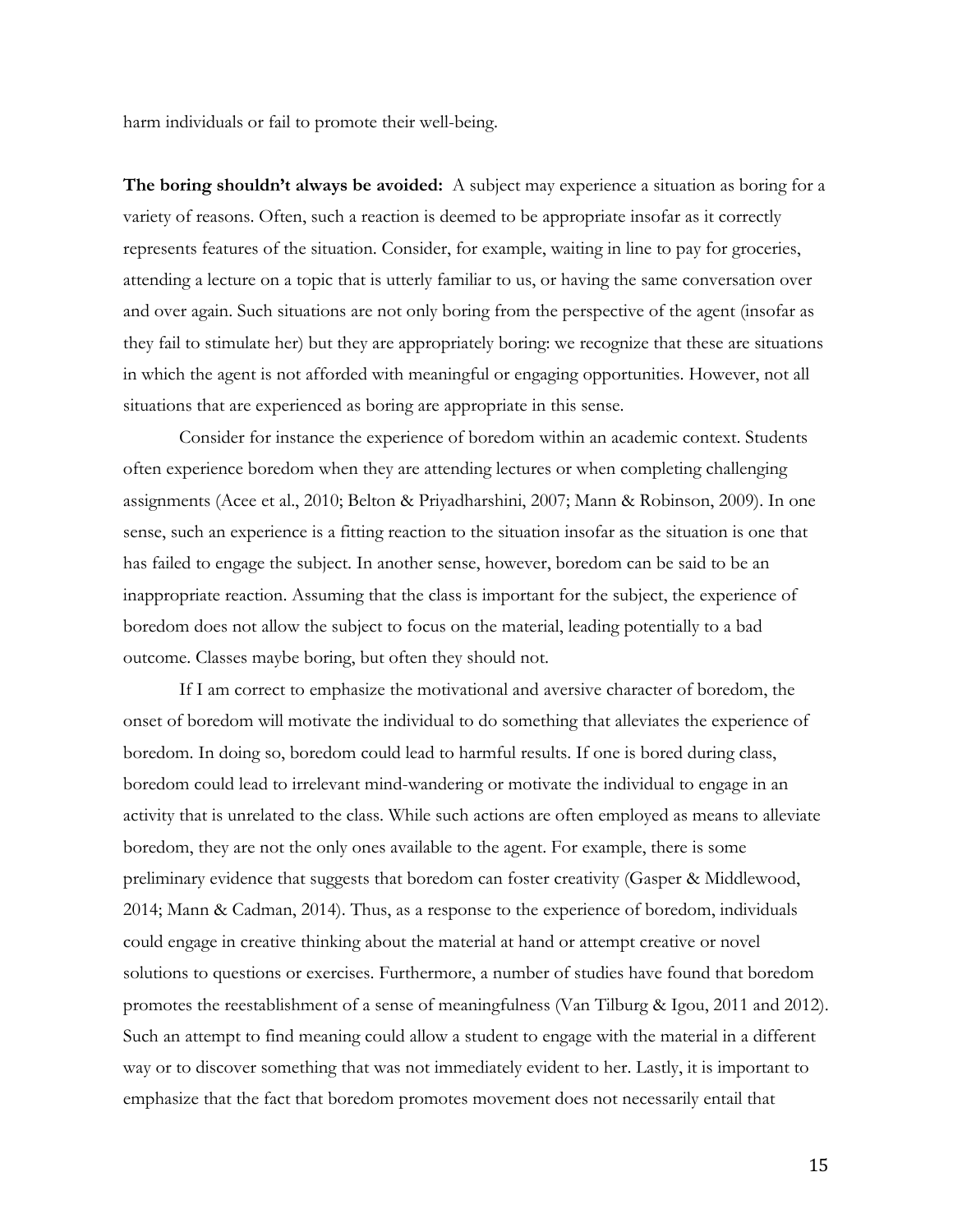boredom will promote movement *away* from the task at hand. Indeed, even though individuals high on locomotion have a preference for multi-tasking, they are capable of remaining focused on a given task (Pierro et al., 2011): They can secure sustained attention on a task by moving from one state of knowledge or understanding to another while engaging in that task.

**Lesson:** What do the above limitations tell us about boredom and its value? They underline that boredom will not by itself solve our problems. It needs direction and a kind of know-how that allows us to use boredom in the right way. In other words, we need to have the ability to know how to read the situation and how to respond to it. Thus, listening to what boredom tells us when it arises, and being able to use its motivational power in order to promote movement, can help not only to reduce the duration of our current boring experience but also to increase the chances of later finding ourselves in situations that are congruent with our desires and in line with our interests. Such a conclusion might seem to suggest that what is beneficial for us is not boredom *itself* but knowledge about boredom and its uses. Such a reaction underestimates severely, I believe—the motivational power of boredom. Boredom is a powerful emotional state that can at once disengage us from uninteresting or meaningless situations and move us away from them. It has been reported, for example, that individuals who are left alone in a room with their thoughts (a situation that is considered to be boring) are willing to shock themselves as a way to stimulate themselves and escape the monotony of their situation (Wilson et al., 2014). Clearly, on account of its motivational character, boredom differs from apathy and other states of disengagement. But it also differs from other related negative states, e.g., frustration. Whereas frustration (at least sometimes) can be understood as a call to persist in what we are doing (Amsel, 1992), boredom can be understood as a call to switch our activity. Boredom disengages us from our current situation, makes salient to us our alternative possibilities, and motivates us to do something else. As such, boredom plays a unique and useful role in our mental economy.

### **5. Boredom and well-being**

So far, I have argued that an important part of boredom's function is to move us: on account of its character, boredom can move us out of uninteresting situations and into ones that are closer to our desires, goals, and projects. As such, it can regulate our behavior. But if boredom has the capacity to promote motion and in doing so to bring us closer to what can be important, relevant, or exciting to us, doesn't it also, at least sometimes, have the capacity to promote well-being? In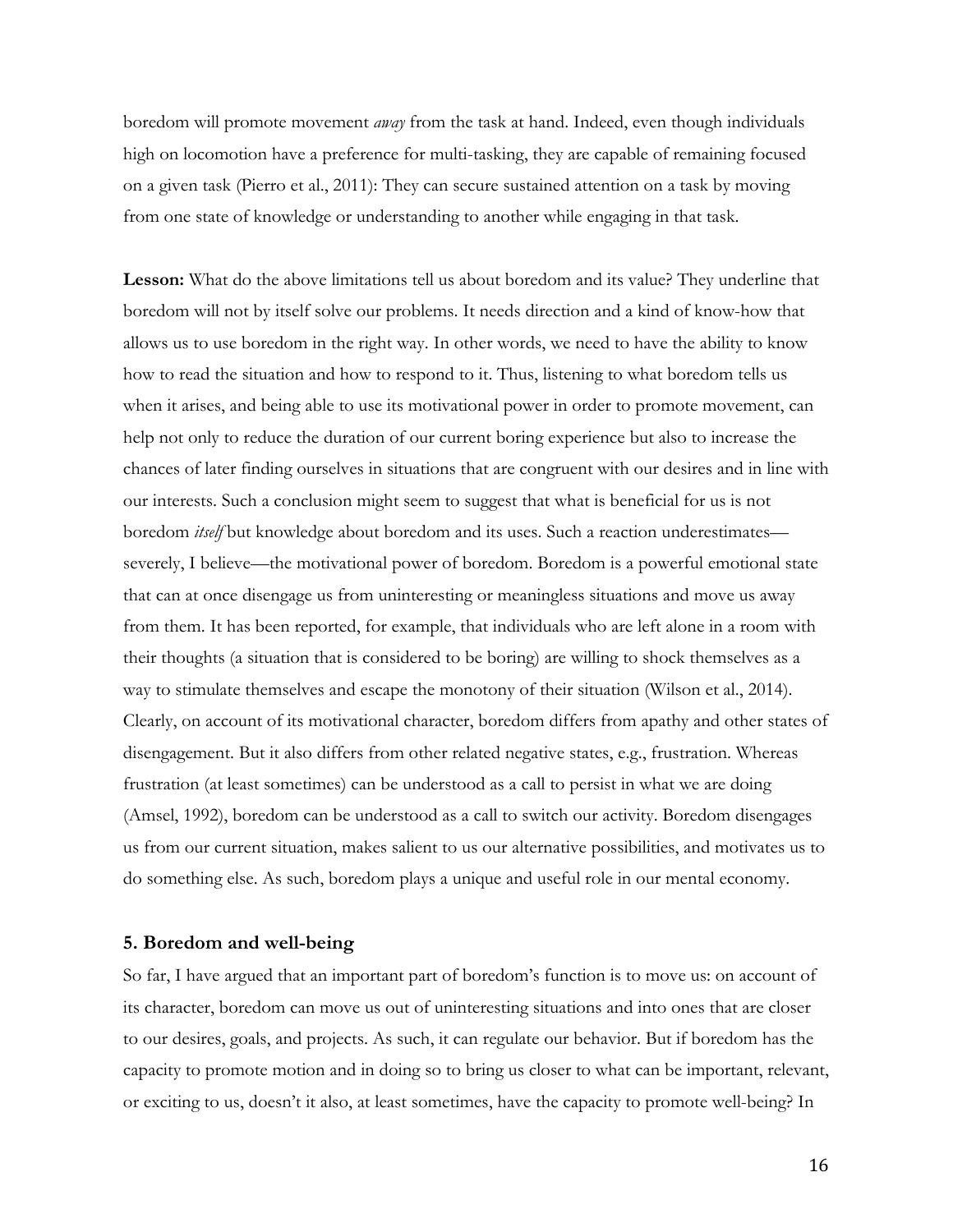this section, I shall argue precisely for that claim. We do not want boredom to arise. We do not like it when it does arise. Still, its presence informs us that our current situation is not satisfactory to us. More importantly, boredom also offers us an affective force that can motivate us to pursue our goals. Hence, boredom can be valuable even if it is unpleasant.

#### **5.1. Beyond happiness**

There is more to living a good life than living a life that is mostly devoid of pain, distress, and physical and mental illnesses. Although this point has been acknowledged for decades now (Jahoda, 1958; Keyes, 2002; Ryff, 1989; Ryff & Singer, 1998), the precise nature of the good life still remains a matter of debate (e.g., Ryan and Deci, 2001). If the absence of pain, distress, and illnesses is not sufficient for well-being, then what is needed in order for an individual to achieve well-being? Current empirical psychology on well-being is divided into two broad camps. On the one hand, theorists who espouse a hedonic view of well-being (Kahneman et al., 1999) hold that well-being consists in pleasure or happiness (e.g., Diener et al., 1998; Diener, 2000). On the other hand, theorists committed to a eudaimonic account of well-being insist that well-being requires more than pleasure and happiness: to live well an individual must be capable of realizing one's true potential, or, at the very least, an individual must be capable of exercising certain human capacities (e.g., Aristotle, 1925; Fromm, 1981; Ryan & Deci, 2000; Ryff, 1989; Ryff & Singer, 1998 and 2000; Waterman, 1993).

Ryan and Deci (2001) note that there are findings that suggest that well-being is a multidimensional construct and as such includes aspects of both views of well-being (e.g., Compton et al., 1996; King & Napa, 1998; McGregor & Little, 1998). For example, King & Napa (1998) surveyed lay people about the character of the good life and found that both happy and meaningful lives were desirable. McGregor and Little (1998) conducted factor analyses of a number of diverse well-being measures and found two distinct factors—one for happiness and one for meaningfulness—suggesting that happiness might be disconnected or independent from meaningfulness and that well-being is composed of both.

A conceptual investigation into the notion of well-being favors the eudaimonic view. That is to say, it supports the claim that even though happiness is an important—perhaps even a necessary—component of well-being, it is not sufficient. A vicious and immoral life that is nevertheless filled with pleasure and happiness is not a good life. The same goes for a simulated life such as a life in the matrix. Although such a life might be infused with positive affect and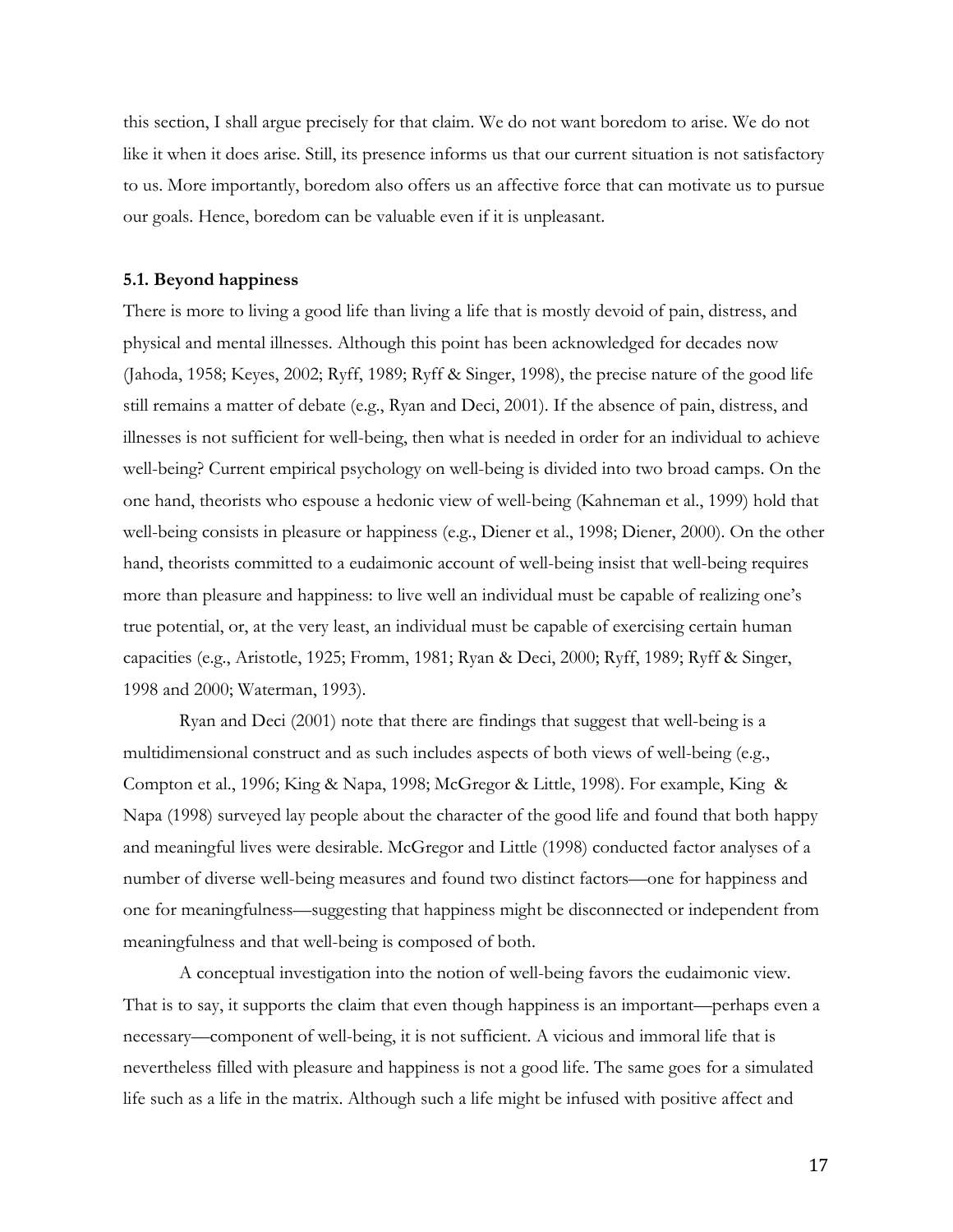experiences, it is not a good life (Nozick, 1974). It lacks grounding in reality and it is devoid of autonomy, one's choices and decisions are not one's own. Whatever else a good life is, it has to be a life that is our *own*.

Other theoretical articulations of mental health and well-being also support the conclusion that happiness is not the be all and end all of the good life (e.g., Allport, 1961; Fromm, 1981; Jahoda, 1958; Keyes, 1998; Rogers, 1961; Ryff, 1989; Ryff & Keyes, 1995). A good life is one that contains not just happiness or positive affects but also the determination and pursuit of goals. In living the good life one discovers and exercises one's talents. One grows as a person. One builds his or her social and physical environment. There is no denying that happiness is good and beneficial to us (Lyubomirsky et al., 2005; Lyubomirksy & Layous, 2013). But happiness is not equivalent to well-being: the latter requires the former (a good life is a happy life), but the former does not guarantee the latter (a happy life is not necessarily a good life).

#### **5.2. Boredom and psychological well-being**

In developing their eudaimonic account of well-being, Ryff and Singer articulated six dimensions of psychological well-being: positive relations with others, environmental mastery, autonomy, personal growth, self-acceptance, and purpose in life (Ryff, 1989; Ryff & Singer, 1998). Accordingly, individuals flourish in life when they have trusting and loving relationships with others; when they are in the position to shape their environment in order to satisfy their desires and accomplish their goals; when they can make their own independent decisions and are internally motivated; when they see themselves as developing and growing; when they are satisfied with most aspects of themselves; and when they perceive their lives to have meaning, coherence, and direction. What such an account makes clear is that living well is a multidimensional dynamic process. It involves movement and progress. It involves the taking up of interests. It requires the expression and exercise of a number of human capacities.

Reflecting on Ryff and Singer's (1998) psychological well-being account—specifically, on personal growth and purpose in life—allows us to see how boredom can contribute towards our well-being. According to Ryff and Singer, what it means to flourish is to continue to develop one's potential. A good life is one that is marked by a certain kind of progression: in living such a life one gets better (intellectually, socially, and even morally). One grows as a person by realizing one's opportunities and talents and by being open to new experiences and challenges (Ryff, 1989; Ryff and Singer, 1998).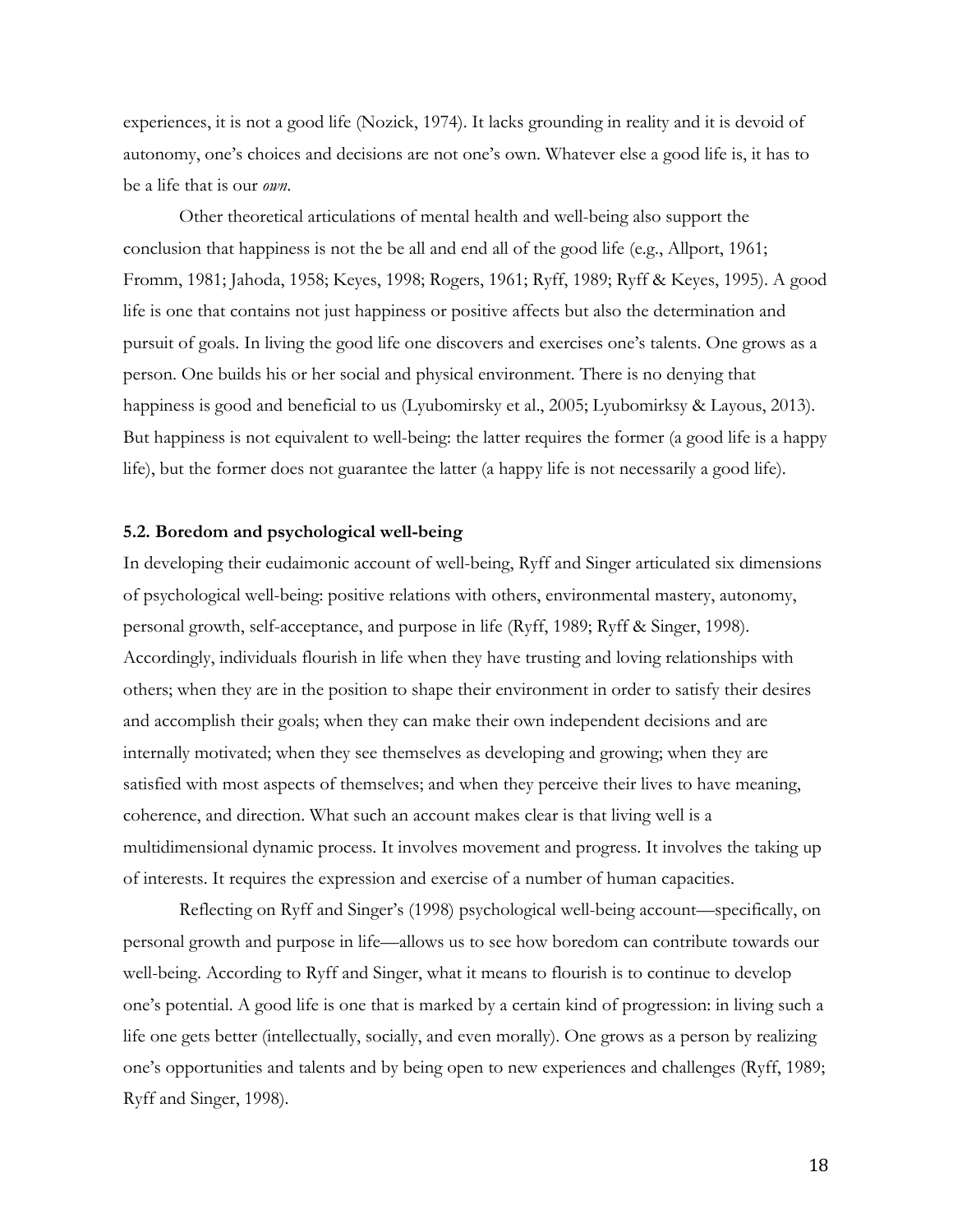The state of boredom can promote personal growth. By moving us out of uninteresting situations, boredom motivates us to pursue what we already find interesting (Sansone et al., 1992; Smith et al., 2009; van Tilburg & Igou, 2011 and 2012). As such, it can help us to realize and practice our talents. By helping us to get unstuck and by promoting movement, boredom can also contribute to the development of our projects and to the achievement of our pre-established goals. Furthermore, boredom promotes the pursuit of interest, and the experience of interest leads to openness to new situations and activities (Cohn et al., 2009; Fredrickson, 2013; cf. Bench & Lench, 2013). Being bored is not good in and of itself. It is an aversive experience that signifies lack of interest and engagement. Yet precisely because of its aversive nature, boredom can help us to get back on track by invigorating interest in one's projects (Elpidorou, 2014). Although boredom itself is a form of stagnation, it can promote movement if we know how, and are able, to utilize its potential.

In addition to contributing to personal growth, boredom can also help in the construction of a meaningful life. Individuals with personal projects that are consistent with elements of their self-identity report higher levels of meaning than those whose projects are not in line with their self-identity (McGregor & Little, 1998). Such coherence and meaningfulness in one's life has been shown to be associated with certain aspects of well-being such as selfactualization and vitality (Sheldon & Kasser, 1995; Sheldon et al., 1996). Furthermore, a meaningful life is not only a consistent or coherent life, but also one that possesses a sense of direction or purpose (Ryff, 1989).

If boredom signals a lack of meaning (Van Tilburg and Igou, 2012) and at the same time promotes the pursuit of meaningful activities (Barbalet, 1999; Elpidorou, 2014; Van Tilburg & Igou, 2011 and 2012), then boredom can contribute to the buildup of personal meaning. It does that not by being *itself* a meaningful experience, but by providing the agent with information about her situation and by motiving her to pursue alternative projects when the current projects lose their meaning and significance. Boredom has the capacity to trigger certain self-regulatory processes and such processes are capable of causing a change in one's behavior (e.g., Fahlman et al., 2013; Harris, 2000; Mikulas & Vodanovich, 1993; Sansone et al., 1992; Smith et al., 2009; cf. Csikszentmihalyi, 1975). Ultimately, the state of boredom can help one to establish or reestablish a sense of meaningfulness and coherence, when such a sense is missing (Barbalet, 1999; Van Tilburg & Igou, 2011 and 2011).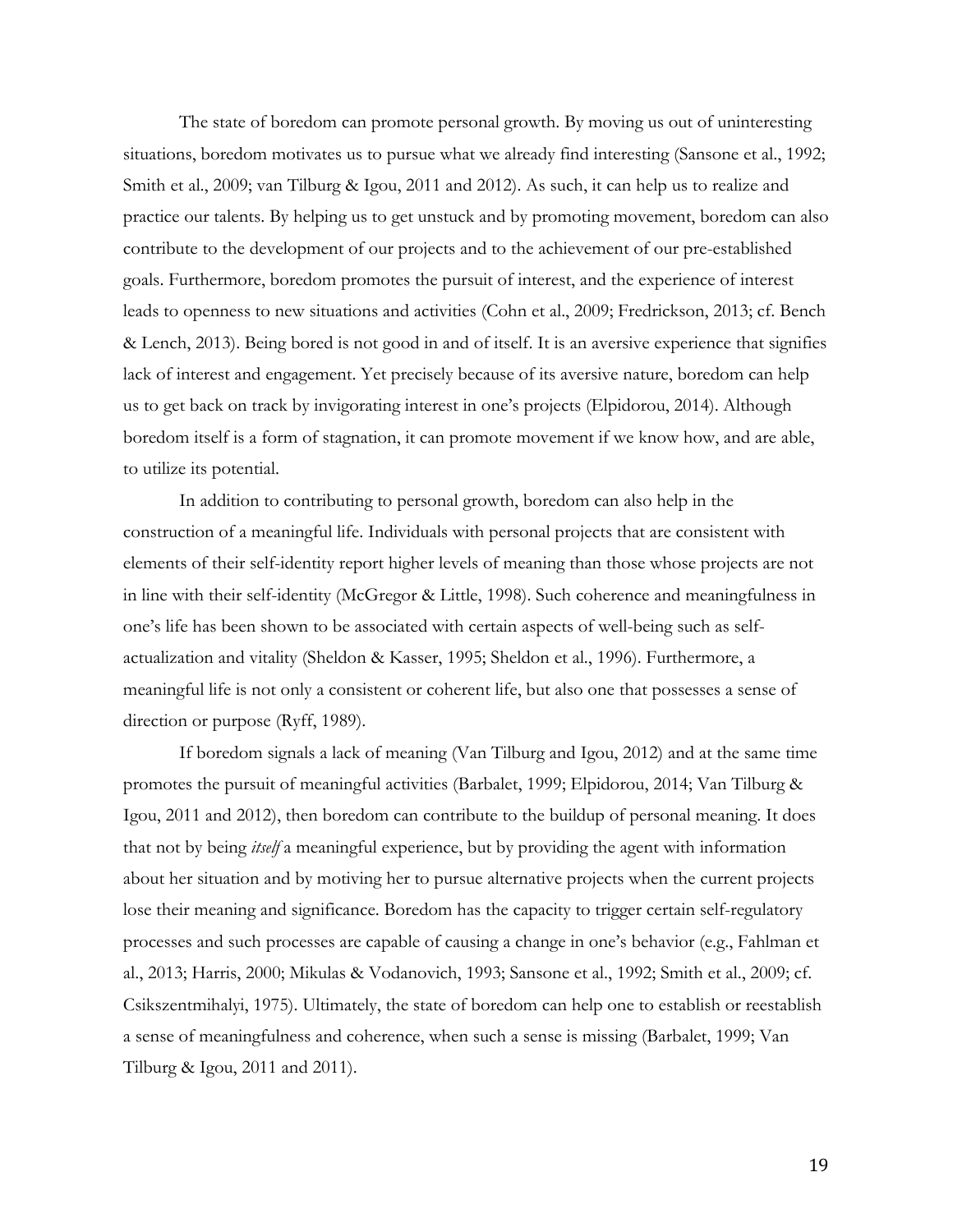#### **6. Connections and further directions**

 

Either in passing remarks or in sustained articulations of its nature, boredom figures in the works of authors such as Dante, Pascal, Novalis, Schopenhauer, Kierkegaard, Dostoevsky, Pessoa, Heidegger, Russell, and Brodsky. Indeed, discussions of boredom can be traced at least all the way back to the writings of early Christian fathers who were concerned with a type of spiritual boredom (*acedia*) responsible for neglecting one's religious duties. Despite its long and intricate history, philosophical and literary discussions of boredom have tended to emphasize its negative character. Although not everyone would agree with Kierkegaard's pronouncement that "boredom is the root of all evil," many have argued that boredom is a problem (Kierkegaard 1843/1987, p. 285). Understood as a short-lived state, boredom is a burdensome distraction, unbecoming of our goal-orientated lives. Understood as a prolonged condition, boredom is an existential malaise: a source of unhappiness and an obstacle to the development of one's capacities. 7

By synthesizing recent work from the psychology of boredom, I have offered a complementary perspective to predominantly negative articulations of boredom's character. I have argued that through an investigation of the experiential profile of boredom we can begin to understand boredom's function. Specifically, I have suggested that boredom is a self-regulatory state capable both of informing us of the presence of an unsatisfactory situation and of pushing us out of such a situation and into one that is deemed to be more interesting, meaningful, or fulfilling. In this respect, the current article is in agreement with a recent trend in boredom literature that takes boredom to be an emotional or affective state that serves a purpose in our everyday lives. However, it differs from existing literature in at least two crucial ways. First, the present account articulates boredom's function by relating it to a specific aspect of self-regulation (namely, locomotion) and by emphasizing its capacity to move us. Second, it makes a novel case for boredom's value by describing the ways in which the state of boredom can promote aspects of eudaimonic well-being. As far as I know, no other work on boredom has suggested that boredom can play a role in our well-being.

Although research on boredom is witnessing a growing popularity, many issues regarding

<sup>7</sup> The history of boredom does contain some dissenting voices. Most notably, these include Russell (1996), Heidegger (1983/2001), and Brodsky (1997). Brief and sometimes enigmatic remarks about the value of boredom can also be found in Nietzsche (2001, p. 57), Sontag (2012), Higgins (1981) and in novels by D.F. Wallace (*The Pale King)* and E. Levé (*Suicide*). Elpidorou (2015b) uses Sartre's theory of emotions to propose a function for boredom.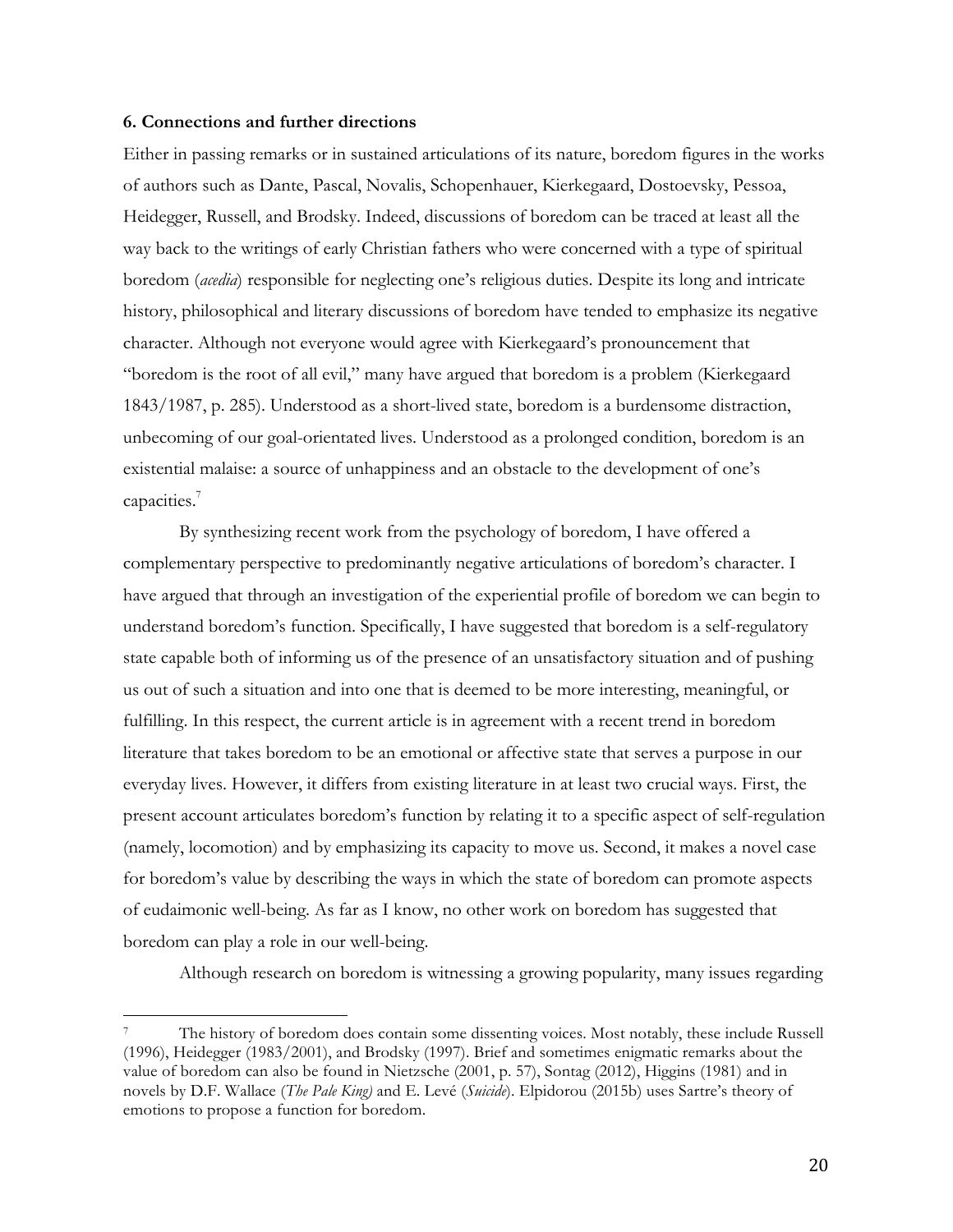its nature, antecedents and effects remain unresolved. For instance, the neurological and somatic correlates of boredom have not been isolated, its connection to mind-wandering, attention, and perception of meaningfulness is still explored, and its potential effects on morality is a topic that only very recently has received empirical attention (e.g., Elpidorou, 2017; Van Tilburg and Igou, 2016). There is even disagreement about the factor structure of the BPS (e.g., Melton & Schulenberg, 2009; Vodanovich et al., 2005; Struk et al., 2015a).

Perhaps the most pressing issue within the psychology literature on boredom is the question of how to alleviate the harms associated with boredom proneness. The relationship between locomotion and the function of boredom as proposed in this article has the potential to help. A suggestion that naturally emerges out of the present discussion is that the effects of repetitive induction of locomotion on boredom ought to be experimentally investigated (Struk et al., 2015b). Specifically, it is expected that if boredom proneness is low when locomotion is high, then the repetitive induction of a locomotion orientation should reduce scores on BPS (Farmer & Sundberg, 1986). Such a suggestion is consistent with findings that show that high boredom prone individuals are unable to initiate action (e.g., Blunt & Plychyl 1998; Farmer & Sundberg, 1986; McGiboney & Carter 1988;) and feel stuck in their situations (Fahlman et al., 2013; Fenichel, 1951; Todman, 2003). Given boredom's relationship to attentional difficulties (Eastwood et al., 2012), the suggestion is also in line with studies showing that high locomotors can stay focused and resist distractions (Pierro et al., 2011).

## **7. Conclusion: the value of negativity**

There is much discussion about the benefits of positive states (e.g., Cohn et al., 2009; Fredrickson, 1998, 2000, and 2001; Fredrickson & Joiner, 2002; Garland et al., 2000; Lyubomirsky et al., 2005; Lyubomirksy & Layous, 2013) but very little mention of how negative states have the capacity to *enhance* our lives and help us to flourish. This is unfortunate. To restrict our attention to positive states and feelings (e.g., pleasure, joy, interest, hope, trust) would be to miss out on the full potential that lies within our rich psychological worlds. States of discontent might be unpleasant, but they are powerful, moving, and instructive.

There is a place for negative emotions in well-being (e.g., Baumeister et al., 2001; Diener & Seligman 2002). Such an assertion does not mean that we should pursue negative emotions. Well-being is not being promoted by the chronic or frequent experience of those negative emotions. Still, the ability to have those emotions and the fact that we can react to them in the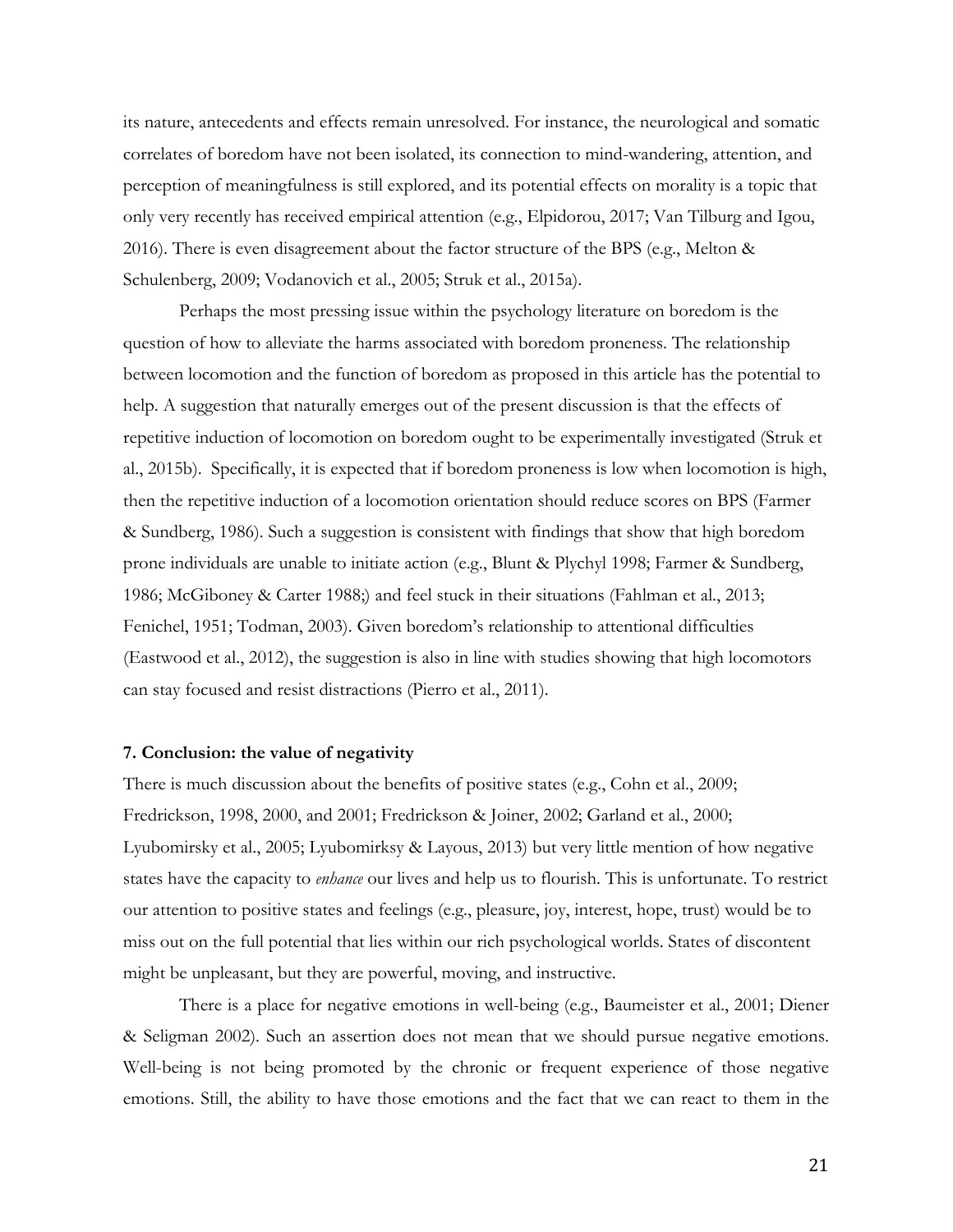right way is valuable to us. Negative experiences and emotions are unavoidable. Yet, how we are going to react to them depends to a certain extent on us. Articulating boredom's function allows us to discover what it can do for us. And knowing what boredom can do for us is the first step in being able to use boredom to our advantage.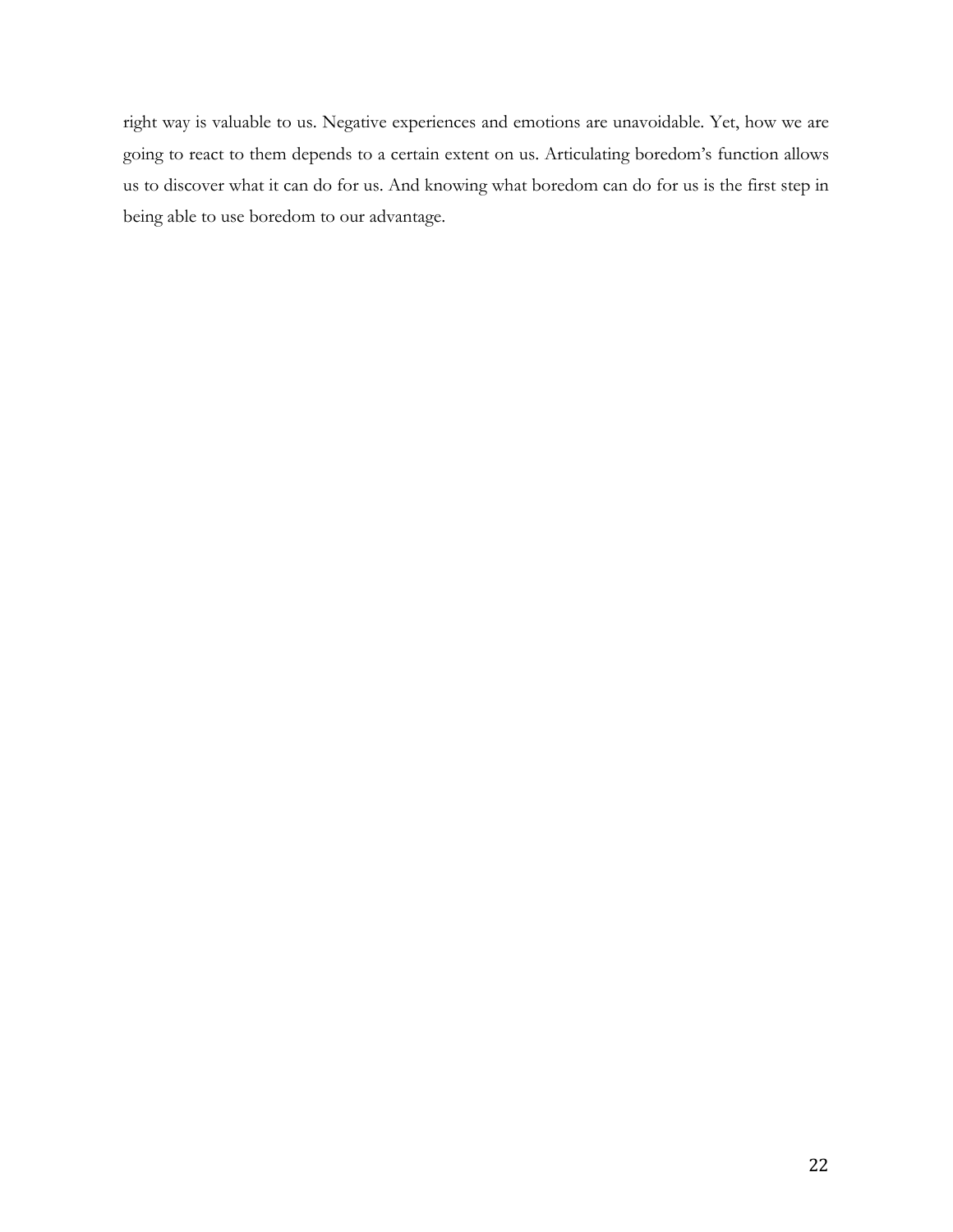# **References**

Abdolahi, B., Damirchi, G. V., & Ganjeh, H. (2011). Surveying of job boredom proneness effect on job satisfaction and job involvement. *Interdisciplinary Journal of Contemporary Research in Business*, *3*(3), 1332-1338.

Acee, T. W., Kim, H., Kim, H. J., Kim, J., Hsiang-Ning, R. C., Kim, M., Cho, Y., & Wicker, F. W. (2010). Academic boredom in under-and over-challenging situations. *Contemporary Educational Psychology*, *35*(1), 17- 27.

Ahmed, S. M. S. (1990). Psychometric properties of the Boredom Proneness Scale. *Perceptual and Motor Skills, 71,* 963-966.

Allport, G. W. (1961). *Pattern and growth in personality.* New York: Holt, Rinehart & Winston.

Amsel, A. (1992). *Frustration theory: An analysis of dispositional learning and memory*. Cambridge, UK: Cambridge University Press.

Anderson, J. S. (2007). Pleasant, pleasurable, and positive activities. In L. L'Abate (Ed.), *Low-cost approaches to promote physical and mental health*. New York: Springer.

Aristotle (1925). *The Nicomachean Ethics* (Translated by D. Ross). New York: Oxford University Press.

Avnet, T., & Higgins, E. T. (2003). Locomotion, assessment, and regulatory fit: Value transfer from "how" to "what." *Journal of Experimental Social Psychology, 39,* 525–530. doi:10.1016/S0022-1031(03)00027-1

Barbalet, J.M. (1999). Boredom and social meaning. *The British Journal of Sociology, 50(4)*, 631-646.

Barmack, J. E. (1937). Boredom and other factors in the physiology of mental effort: an exploratory study. *Archives of Psychology,* 31, 9-10.

Bar-On, E., Weigl, D., Parvari, R., Katz, K., Weitz, R., & Steinberg, T. (2002). Congenital insensitivity to pain. Orthopaedic Manifestations. *Journal of Bone & Joint Surgery, British Volume*, *84*(2), 252-257.

Barwick, F., Arnett, P., & Slobounov, S. (2012). EEG correlates of fatigue during administration of a neuropsychological test battery. *Clinical Neurophysiology*, *123*(2), 278-284.

Baumeister, R. F., Bratslavsky, E., Finkenauer, C., & Vohs, K. D. (2001). Bad is stronger than good. *Review of general psychology*, *5*(4), 323.

Baumeister, R. F., Heatherton, T. F., & Tice, D. M. (1994). Losing control: How and why people fail at self-regulation. San Diego, CA: Academic Press.

Baumeister, R. F., & Vohs, K. D. (2003). Self-regulation and the executive function of the self. In M. R. Leary & J. P. Tangney (Eds.), Handbook of self and identity (pp. 197–217). New York, NY: Guilford Press.

Baxter, D. W., & Olszewski, J. (1960). Congenital universal insensitivity to pain. *Brain*, *83*(3), 381-393.

Belton, T., & Priyadharshini, E. (2007). Boredom and schooling: a cross‐disciplinary exploration. *Cambridge Journal of Education*, *37*(4), 579-595.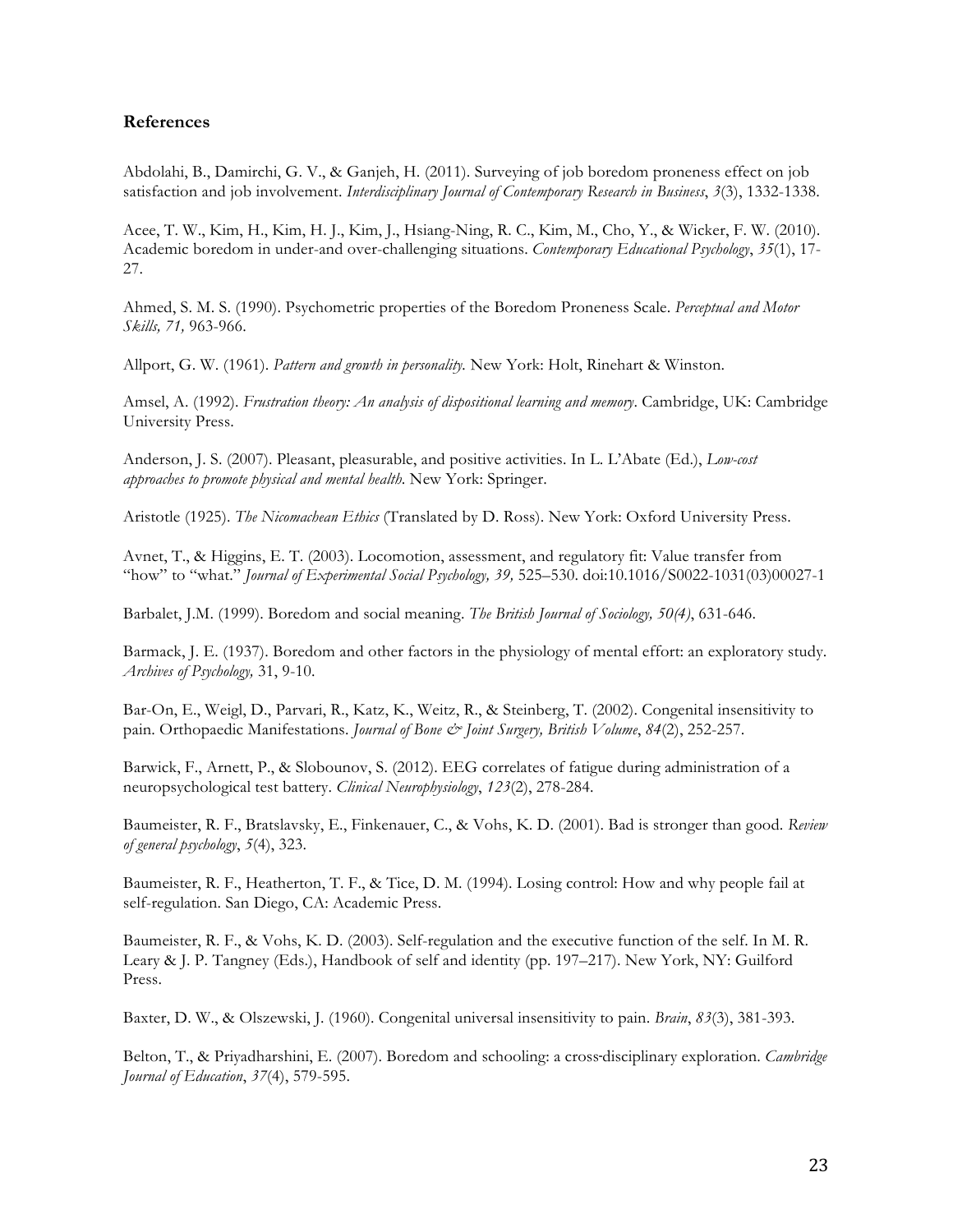Bench, S. W., & Lench, H. C. (2013). On the function of boredom. *Behavioral Sciences*, *3*(3), 459-472.

Berlyne, D. E. (1960). *Conflict, arousal, and curiosity*. New York: McGraw-Hill.

Bernstein, H. E. (1975). Boredom and the ready-made life. *Social Research,* 42, 512-537.

Blaszczynski, A., McConaghy, N., & Frankova, A. (1990). Boredom proneness in pathological gambling. *Psychological Reports*, *67*(1), 35-42.

Blunt, **A.,** & Pychyl, T. A. (1998). Volitional action and inaction in the lives of undergraduate students: State orientation, procrastination, and proneness to boredom. *Personality and Individual Differences, 24,* 837-846.

Boyle, P. A., Barnes, L. L., Buchman, A. S., & Bennett, D. A. (2009). Purpose in life is associated with mortality among community-dwelling older persons. *Psychosomatic medicine*, *71*(5), 574.

Boyle, P. A., Buchman, A. S., Barnes, L. L., & Bennett, D. A. (2010). Effect of a purpose in life on risk of incident Alzheimer disease and mild cognitive impairment in community-dwelling older persons. *Archives of general psychiatry*, *67*(3), 304-310.

Braby, C. D., Harris, D., & Muir, H. C. (1993). A psychophysiological approach to the assessment of work underload. *Ergonomics*, *36*(9), 1035-1042.

Brodsky, J. (1997). *On grief and reason: essays.* New York: Farrar, Straus and Giroux.

Carriere, J. S., Cheyne, J. A., & Smilek, D. (2008). Everyday attention lapses and memory failures: The affective consequences of mindlessness. *Consciousness and cognition*, *17*(3), 835-847.

Carver, C. S., & Scheier, M. F. (1998). *On the self-regulation of behavior.* New York, NY: Cambridge University Press.

Cohn, M. A., Fredrickson, B. L., Brown, S. L., Mikels, J. A., & Conway, A. M. (2009). Happiness unpacked: positive emotions increase life satisfaction by building resilience. *Emotion*, *9*(3), 361.

Compton, W. C., Smith, M. L., Cornish, K. A., & Qualls, D. L. (1996). Factor structure of mental health measures. *Journal of Personality and Social Psychology*, *71*(2), 406-413.

Csikszentmihalyi, M. (1975). *Beyond boredom and anxiety*. San Francisco, CA: Jossey-Bass.

Dahlen, E. R, Martin, R. C., Ragan, K., & Kuhlman, M. M. (2004). Boredom proneness in anger and aggression: Effects of impulsiveness and sensation seeking. *Personality and Individual Differences, 37,* 1615- 1627.

Dahlen, E. R., Martin, R. C., Ragan, K., & Kuhlman, M. M. (2005). Driving anger, sensation seeking, impulsiveness, and boredom proneness in the prediction of unsafe driving. *Accident Analysis & Prevention*, *37*(2), 341-348.

Damrad-Frye, R., & Laird, J. D. (1989). The experience of boredom: The role of the self-perception of attention*. Journal of Personality and Social Psychology, 57*, 315-320.

Danckert, J. (2013). Descent of the doldrums. *Scientific American Mind,* 24 (3), 54-59.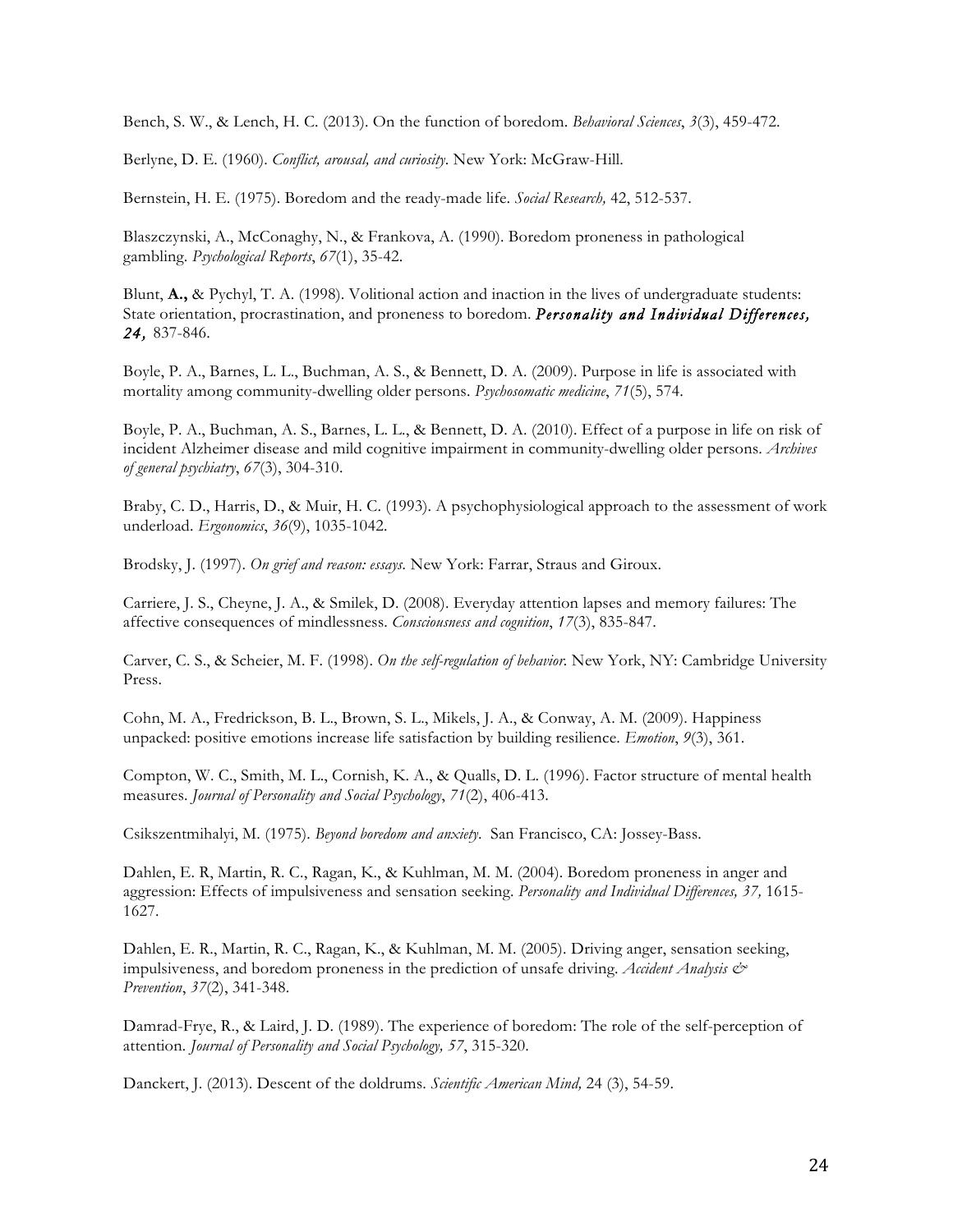Danckert, J. A., & Allman, A. A. A. (2005). Time flies when you're having fun: Temporal estimation and the experience of boredom. *Brain and cognition*,*59*(3), 236-245.

Danckert, J., & Merrifield, C. (2016). Boredom, sustained attention and the default mode network. *Experimental brain research*, 1-12.

Daschmann, E. C., Goetz, T., & Stupnisky, R. H. (2011). Testing the predictors of boredom at school: Development and validation of the precursors to boredom scales. *British Journal of Educational Psychology*, *81*(3), 421-440.

De Chenne, T. (1988). Boredom as a clinical issue. *Psychotherapy,* 25, 71-81.

Diener, E. (2000). Subjective well-being: The science of happiness and a proposal for a national index. *American psychologist*, *55*(1), 34.

Diener, E., Sapyta, J. J., & Suh, E. (1998). Subjective well-being is essential to wellbeing. *Psychological Inquiry*, *9*, 33-37.

Diener, E., & Seligman, M. E. (2002). Very happy people. *Psychological science*, *13*(1), 81-84.

Drory, A. (1982). Boredom proneness---The development and correlates of a new scale. *Journal of Personality Assessment*, 50, 4-17.

Eastwood, J. D., Cavaliere, C., Fahlman, S. A., & Eastwood, A. E. (2007). A desire for desires: Boredom and its relation to alexithymia. *Personality and Individual Differences*, *42*(6), 1035–1045.

Eastwood, J. D., Frischen, A., Fenske, M. J., & Smilek, D. (2012). The unengaged mind defining boredom in terms of attention. *Perspectives on Psychological Science*, *7*(5), 482-495.

Eccleston, C., & Crombez, G. (1999). Pain demands attention: A cognitive–affective model of the interruptive function of pain. *Psychological bulletin*,*125*(3), 356.

Elpidorou, A. (2014). The bright side of boredom. *Frontiers in Psychology*, 5: 1245.

Elpidorou, A. (2015a). The quiet alarm. *Aeon Magazine.* 

Elpidorou, A. (2015b). The significance of boredom: A Sartrean reading. In. D. Dahlstrom, A. Elpidorou, & W. Hopp, *Philosophy of mind and phenomenology: Conceptual and empirical approaches* (pp. 268-283). New York, NY: Routledge.

Elpidorou, A. (2017). The moral dimensions of boredom: a call for research. *Review of General Psychology*, 21 (1), 30-48. http://dx.doi.org/10.1037/gpr0000098

Fahlman, S. A., Mercer-Lynn, K. B., Flora, D. B., & Eastwood, J. D. (2013). Development and validation of the multidimensional state boredom scale. *Assessment*, 20, 68-85.

Fahlman, S. A., Mercer, K. B., Gaskovski, P., Eastwood, A. E., & Eastwood, J. D. (2009). Does a lack of life meaning cause boredom? Results from psychometric, longitudinal, and experimental analyses. *Journal of social and clinical psychology*, *28*(3), 307-340.

Fan, X., Zhou, Q., Liu, Z., & Xie, F. (2015). Electroencephalogram assessment of mental fatigue in visual search. *Bio-medical Materials and Engineering*, *26*(s1), 1455-1463.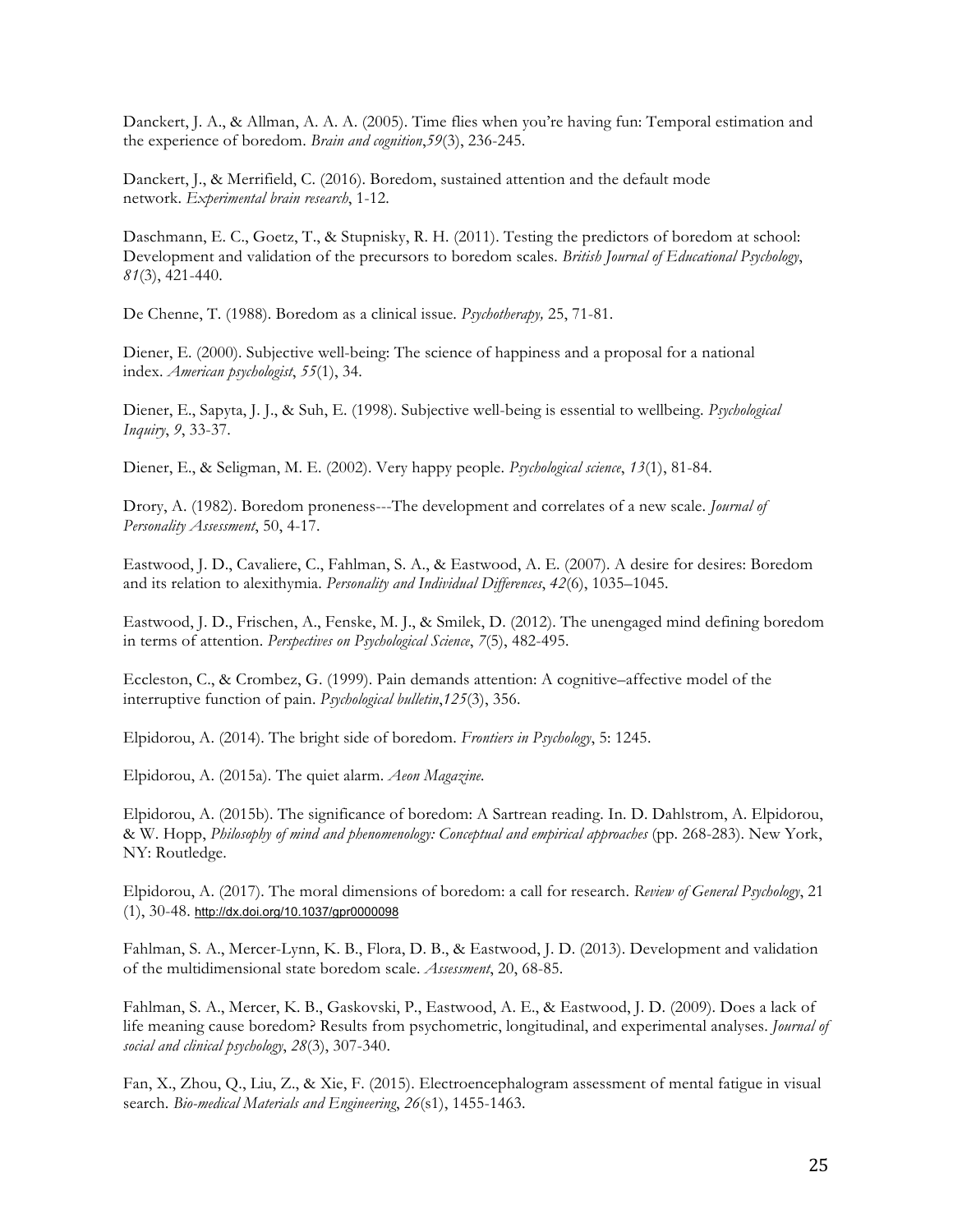Farmer, R., & Sundberg, N. D. (1986). Boredom proneness--the development and correlates of a new scale. *Journal of personality assessment*, *50*(1), 4-17.

Fenichel, O. (1951). On the psychology of boredom. In D. Rapaport (Ed.), *Organization and pathology of thought: Selected sources* (pp. 349–361). New York, NY: Columbia University Press.

Fisher, C. D. (1993). Boredom at work: A neglected concept. Human Relations, 46, 395– 417

Fiske, D. W., & Maddi, S. R. (1961). *Functions of varied experience*. Homewood, IL: Dorsey Press.

Fredrickson, B. L. (1998). What good are positive emotions? *Review of General Psychology, 2*(3), 300–319.

Fredrickson, B. L. (2000). Cultivating positive emotions to optimize health and well-being. *Prevention & Treatment*, *3*(1), 1a.

Fredrickson, B. L. (2001). The role of positive emotions in positive psychology. The broaden-and-build theory of positive emotions. *American Psychologist, 56(3*), 218–226.

Fredrickson, B. L. (2013). Positive emotions broaden and build. *Advances in experimental social psychology*, *47*(1), 53.

Fredrickson, B. L., & Joiner, T. (2002). Positive emotions trigger upward spirals toward emotional wellbeing*. Journal of Personality and Social Psychology, 65(1),* 45–55.

Fromm, E. (1981). Primary and secondary process in waking and in altered states of consciousness. *Acad. Psychol. Bull. 3:29–45* 

Gabriel, M. (1988). Boredom: Exploration of a developmental perspective. *Clinical Social Work Journal, 16*, 156-164

Game, A. M. (2007). Workplace boredom coping: Health, safety, and HR implications. *Personnel Review, 36*, 701-721.

Gana, K., & Akremi, M. (1998). L'échelle de Disposition à l'Ennui (EDE): Adaptation française et validation du Boredom Proneness Scale (BP).*L'année Psychologique*, *98*(3), 429-450.

Ganley, R. M. (1989). Emotion and eating in obesity: A review of the literature. *International Journal of Eating Disorders*, *8*(3), 343-361.

Garland, E. L., Fredrickson, B., Kring, A. M., Johnson, D. P., Meyer, P. S., & Penn, D. L. (2010). Upward spirals of positive emotions counter downward spirals of negativity: Insights from the broaden-and-build theory and affective neuroscience on the treatment of emotion dysfunctions and deficits in psychopathology. *Clinical psychology review*, *30*(7), 849-864.

Gasper, K., & Middlewood, B. L. (2014). Approaching novel thoughts: Understanding why elation and boredom promote associative thought more than distress and relaxation. *Journal of Experimental Social Psychology*, *52*, 50-57.

Geiwitz, P. J. (1966). Structure of boredom. *Journal of Personality and Social Psychology, 3,* 592-600.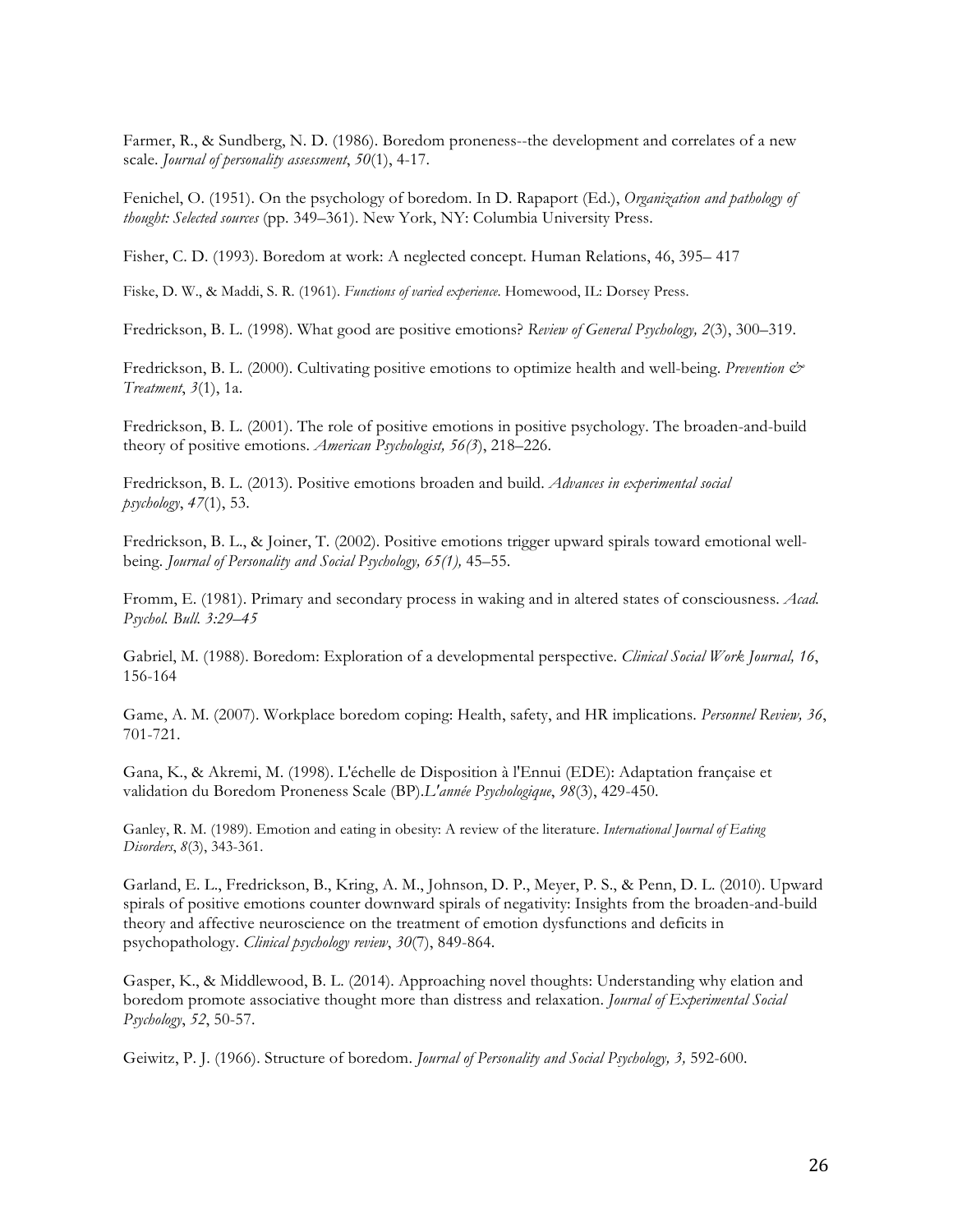Goetz, T., & Frenzel, A. C. (2006). Phänomenologie schulischer Langeweile. *Zeitschrift für Entwicklungspsychologie und Pädagogische Psychologie*, 38(4), 149-153.

Goetz, T., Pekrun, R., Hall, N., & Haag, L. (2006). Academic emotions from a social-cognitive perspective: Antecedents and domain specificity of students' affect in the context of Latin instruction. *British Journal of Educational Psychology*, *76*(2), 289-308.

Goldberg, Y. K., Eastwood, J. D., LaGuardia, J., & Danckert, J. (2011). Boredom: An emotional experience distinct from apathy, anhedonia, or depression. *Journal of Social and Clinical Psychology*, *30*(6), 647.

Gollwitzer, P. M. (1990). Action phases and mind-sets. In E. T. Higgins & R. M. Sorrentino (Eds.), *Handbook of motivation and cognition: Foundations of social behavior* (Vol. 2, pp. 53-92). New York, NY: Guilford Press

Gordon, A., Wilkinson, R., McGown, A., & Jovanoska, A. (1997). The psychometric properties of the Boredom Proneness Scale: An examination of its validity. *Psychological Studies, 42,* 85-97.

Grassian, S. (2006). Psychiatric effects of solitary confinement. *Wash. UJL & Pol'y*, *22*, 325.

Greenson, R. R. (1953). On boredom. *Journal of the American Psychoanalytic Association*, *1,* 7-21.

Grubb, E. A. (1975). Assembly line boredom and individual differences in recreation participation. *Journal of Leisure Research*, *7*(4), 256-269.

Hamilton, J.A. (1981). Attention, personality, and the self-regulation of mood: absorbing interest and boredom. *Progress in Experimental Personality Research 10,* 281315.

Hamilton, J. A., Haier, R. J., & Buchsbaum, M. S. (1984). Intrinsic enjoyment and boredom coping scales: Validation with personality, evoked potential, and attention measures. *Personality and Individual Differences, 5,*  183-193.

Harris, M. B. (2000). Correlates and characteristics of boredom proneness and boredom. *Journal of Applied Social Psychology, 30,* 576–598.

Hartocollis, P. (1972). Time as a dimension of affects. *Journal of the American Psychoanalytic Association, 20*, 92–108

Hebb, D. O. (1955). Drives and the CNS (conceptual nervous system). *Psychological Review, 62*, 243-254.

Hebb, D. O. (1966). *A textbook of psychology*. Philadelphia: PA: W.B. Saunders.

Heidegger, M. (1983). *Die Grundbegriffe der Metaphysik. Welt-Endlichkeit-Einsamkeit.* Frankfurt am Main: Vittorio Klostermann, (*The Fundamental Concepts of Metaphysics: World, finitude, solitude*. Indiana University Press, 2001).

Higgins, D. (1981). Boredom and Danger. In G. Battcock (Ed.), *Breaking the Sound Barrier: A critical anthology of the new music*. New York: E. P. Dutton, 1981.

Higgins, E. T. (2012). *Beyond pleasure and pain: How motivation works*. New York, NY: Oxford University Press.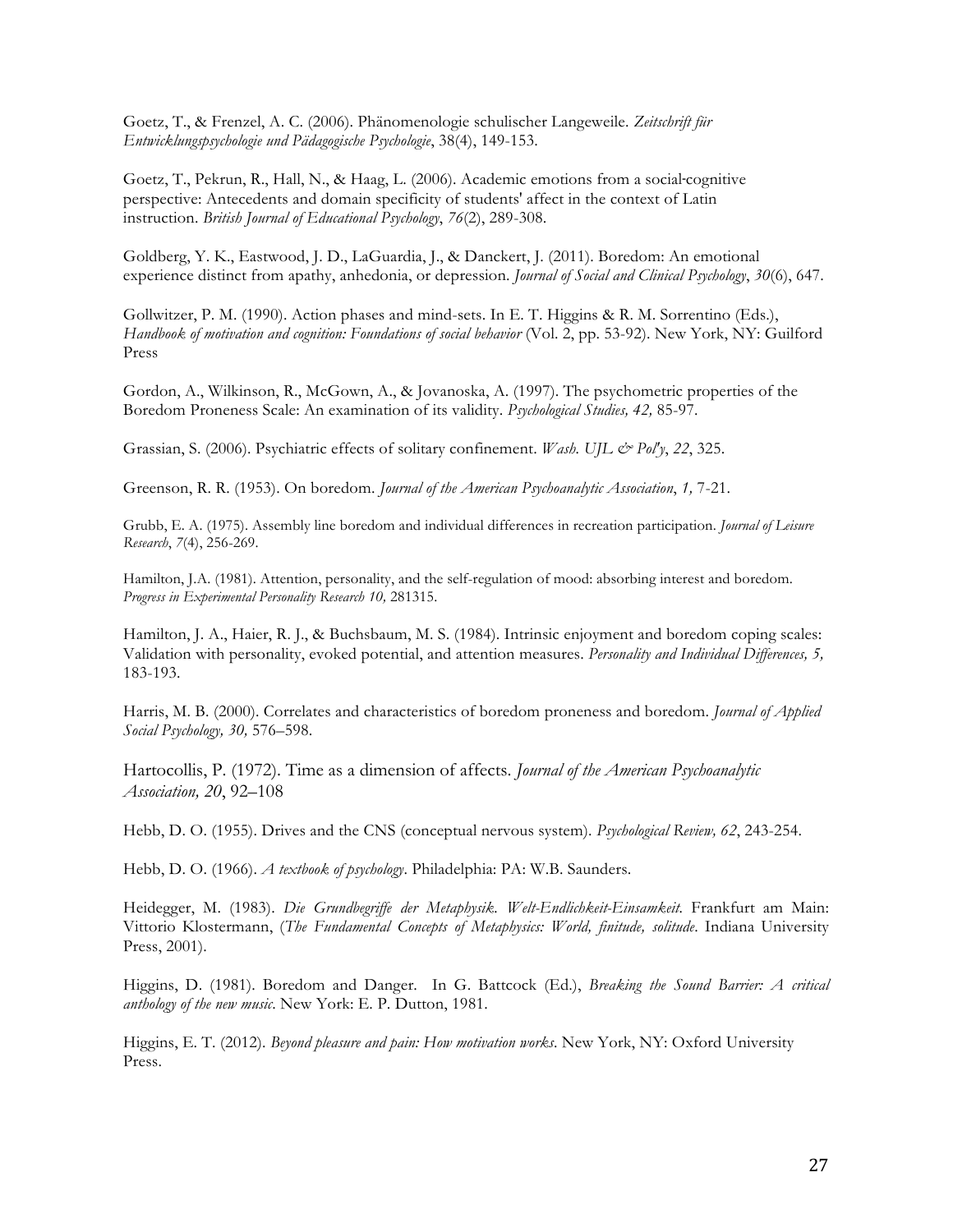Higgins, E. T., Kruglanski, A. W., & Pierro, A. (2003). Regulatory mode: Locomotion and assessment as distinct orientations. In M. P. Zanna (Ed.), *Advances in experimental social psychology* (Vol. 35, pp. 293*–* 344)*.*  New York, NY: Academic Press.

Iso-Ahola, S. E. & Weissinger, E. (1987). Leisure and boredom. *Journal of Social and Clinical Psychology, 5*, 356-364.

Jahoda, M. (1958). *Current concepts of positive mental health.* New York: Basic Books.

Kahneman D., Diener E., & Schwarz N., eds. (1999). *Well-Being: The Foundations of Hedonic Psychology*. New York: Russell Sage Found.

Kass, S. J., Beede, K. E., & Vodanovich, S. J. (2010). Self-report measures of distractibility as correlates of simulated driving performance. *Accident Analysis & Prevention*, *42*(3), 874-880.

Kass, S. J., Vodanovich, S. J., Stanny, C. J., & Taylor, T. M. (2001). Watching the clock: boredom and vigilance performance. *Perceptual and motor skills*, 92, 969-976.

Keltner, D., & Gross, J. J. (1999). Functional accounts of emotions. *Cognition & Emotion*, *13*(5), 467-480.

Keltner, D., Haidt, J., & Shiota, M. N. (2006). Social functionalism and the evolution of emotions. *Evolution and social psychology*, 115-142.

Keyes, C. L. (2002). The mental health continuum: From languishing to flourishing in life. *Journal of health and social behavior*, 207-222.

Keyes, C. L. (1998). Social well-being. *Social psychology quarterly*, 121-140.

Kierkegaard, S. (1843). *Enten-Eller. Et Livs-Fragment*, udgivet af Victor Eremita. Kjobenhavn. (*Either/Or*  Part I. Tr. Howard V. Hong and Edna H. Hong. Princeton: Princeton University Press, 1987).

Kim, E. S., Sun, J. K., Park, N., & Peterson, C. (2013). Purpose in life and reduced incidence of stroke in older adults: 'The Health and Retirement Study'. *Journal of psychosomatic research*, *74*(5), 427-432.

Koster, E.H., Crombez, G., Van Damme, S., Verschuere, B., De Houwer, J., 2004. Does imminent threat capture and hold attention? *Emotions* 4, 312–317.

Kruglanski, A. W., Pierro, A., Mannetti, L., & Higgins, T. E. (2013). The distinct psychologies of "looking" and "leaping": Assessment and locomotion as the springs of action. *Social and Personality Psychology Compass*, *7*(2), 79-92.

Kruglanski, A. W., Thompson, E. P., Higgins, E. T., Atash, M., Pierro, A., Shah, J. Y., & Spiegel, S. (2000). To" do the right thing" or to" just do it": locomotion and assessment as distinct self-regulatory imperatives. *Journal of personality and social psychology*, *79*(5), 793-815.

Kuhl, J. (1985). Volitional mediation of cognition-behavior consistency: Self-regulatory processes and action versus state orientation. In J. Kuhl & J. Beckman (Eds.), *Action control: From cognition to behavior* (pp. 101–128). Berlin, Germany: Springer-Verlag.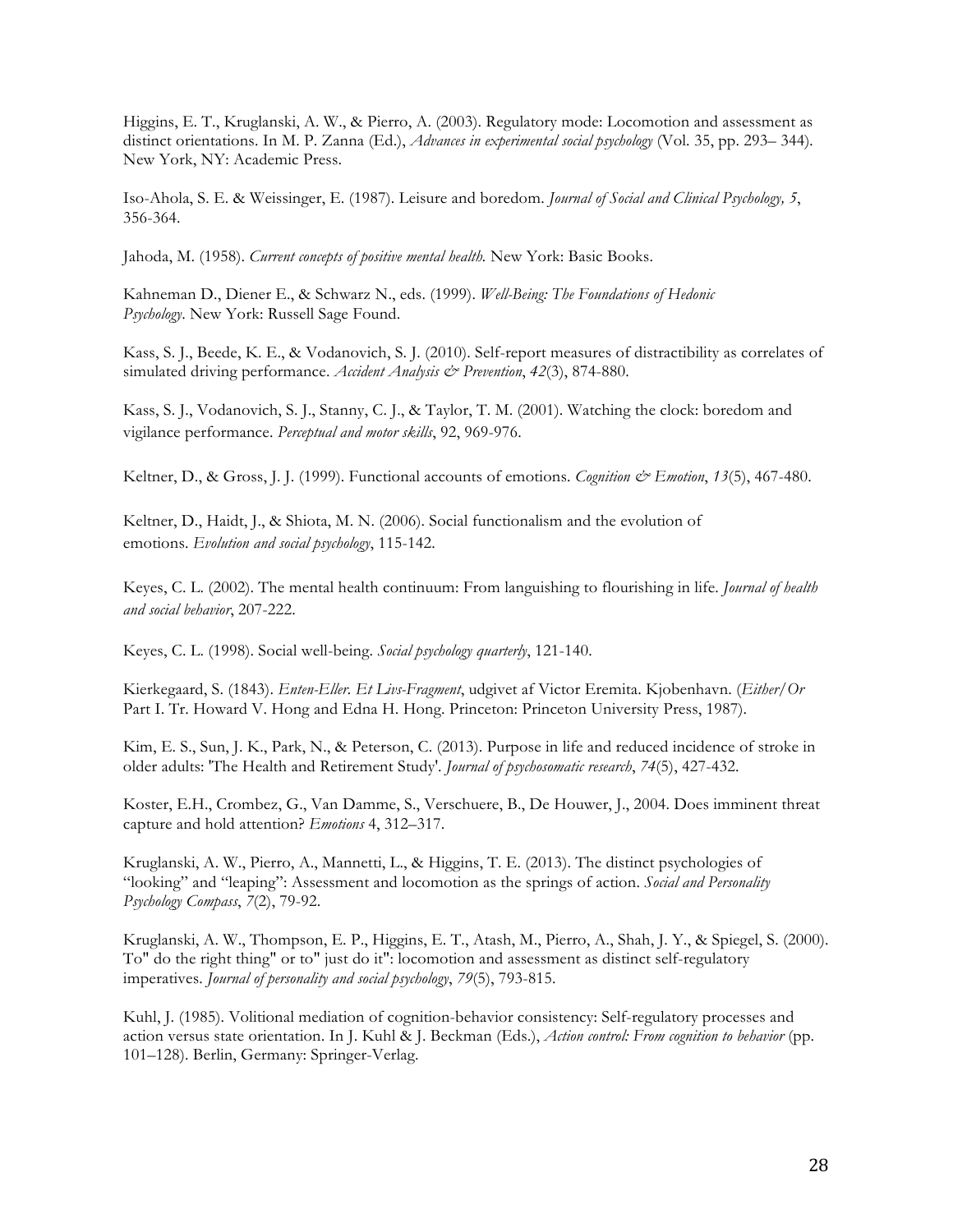Lal, S. K., & Craig, A. (2002). Driver fatigue: electroencephalography and psychological assessment. *Psychophysiology*, *39*(3), 313-321.

Larson, R.W., & Richards, M.H. (1991). Boredom in the middle school years: Blaming schools versus blaming students. *American Journal of Education, 99,* 418-443.

Leary, M. R., Rogers, P. A., Canfield, R. W., & Coe, C. (1986). Boredom in interpersonal encounters: Antecedents and social implications. *Journal of Personality and Social Psychology, 51*, 968-975.

Lee, C. M., Neighbors, C., & Woods, B. A. (2007). Marijuana motives: Young adults' reasons for using marijuana. *Addictive behaviors*, *32*(7), 1384-1394.

Lee, T.W. (1986). Toward the development and validation of a measure of job measurement. *Manhattan College Journal of Business, 15,* 22-28.

Leong, F. T., & Schneller, G. R. (1993). Boredom proneness: Temperamental and cognitive components. *Personality and Individual Differences*, *14*(1), 233-239.

LePera, N. (2011). Relationships between boredom proneness, mindfulness, anxiety, depression, and substance use. *New School Psychology Bulletin, 8,* 15-25.

London, H., Schubert, D. S., & Washburn, D. (1972). Increase of autonomic arousal by boredom. *Journal of Abnormal Psychology, 80,* 29-36.

Lundberg, U., Melin, B., Evans, G. W., & Holmberg, L. (1993). Physiological deactivation after two contrasting tasks at a video display terminal: Learning vs. repetitive data entry. *Ergonomics, 36*, 601–611.

Lyubomirsky, S., King, L., & Diener, E. (2005). The benefits of frequent positive affect: Does happiness lead to success? Psychological Bulletin, 131, 803–855.

Lyubomirsky, S., & Layous, K. (2013). How do simple positive activities increase well-being? *Current Directions in Psychological Science*, *22*(1), 57-62.

Malkovsky, E., Merrifield, C., Goldberg, Y., & Danckert, J. (2012). Exploring the relationship between boredom and sustained attention. *Experimental Brain Research*, *221*(1), 59-67.

Mann, S., & Cadman, R. (2014). Does being bored make us more creative?.*Creativity Research Journal*, *26*(2), 165-173.

Mann, S., & Robinson, A. (2009). Boredom in the lecture theatre: an investigation into the contributors, moderators and outcomes of boredom amongst university students. *British Educational Research Journal*, *35*(2), 243-258.

Martin, M., Sadlo, G., & Stew, G. (2006). The phenomenon of boredom. *Qualitative Research in Psychology*, *3*(3), 193-211.

Mauro, R., Pierro, A., Mannetti, L., Higgins, E. T., & Kruglanski, A. W. (2009). The perfect mix: Regulatory complementarity and the speed accuracy balance in group performance. *Psychological Science, 20,*  681–685.

McGiboney, G. W., & Carter, C. (1988). Boredom proneness and adolescents' personalities. *Psychological Reports, 63,* 395-398.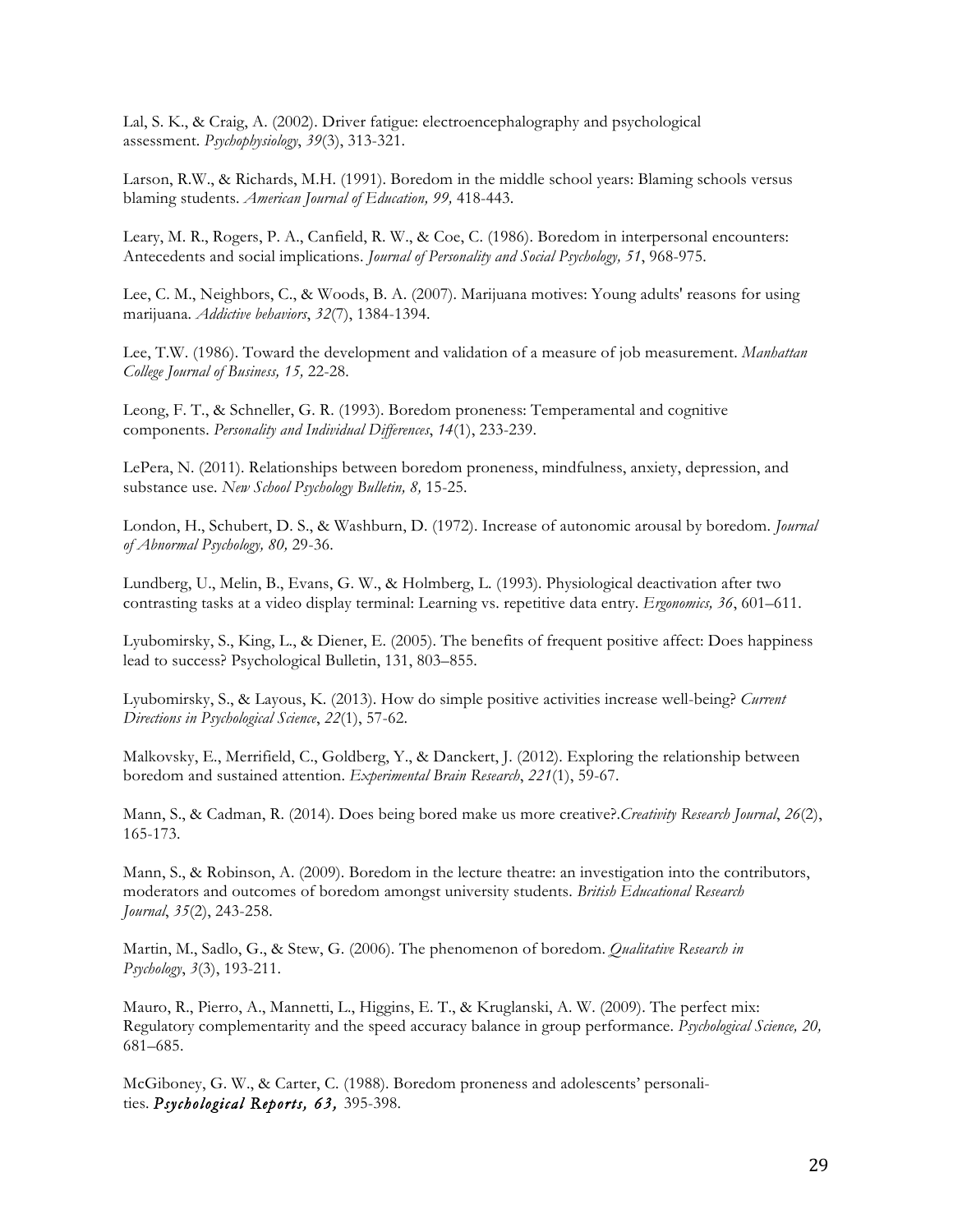Melton, A. M., & Schulenberg, S. E. (2009). A confirmatory factor analysis of the boredom proneness scale. *The Journal of psychology*, *143*(5), 493-508.

Mercer, K. B., & Eastwood, J. D. (2010). Is boredom associated with problem gambling behaviour? It depends on what you mean by 'boredom'. *International Gambling Studies*, *10*(1), 91-104.

Mercer-Lynn, K. B., Flora, D. B., Fahlman, S. A., & Eastwood, J. D. (2011). The measurement of boredom differences between existing self-report scales. *Assessment*, *20*(5), 585-596.

Mercer-Lynn, K.B., Hunter, J.A., & Eastwood, J.D. (2013). Is trait boredom redundant? *Journal of Social and Clinical Psychology, 32(8),* 897-916.

Merrifield, C., & Danckert, J. (2014). Characterizing the psychophysiological signature of boredom. *Experimental Brain Research, 232 (2)*, 481-491.

Mikulas, W. L., & Vodanovich, S. J. (1993). The essence of boredom. *Psychological Record,* 43 (1), 3-12.

Moffitt, T. E., Arseneault, L., Belsky, D., Dickson, N., Hancox, R. J., Harrington, H., ... Caspi, A. (2011). A gradient of childhood self-control predicts health, wealth, and public safety. *Proceedings of the National Academy of Sciences,* 108(7), 2693–2698

Musharbash, Y. (2007). Boredom, time, and modernity: An example from Aboriginal Australia. *American Anthropologist*, *109*(2), 307-317.

Nagasako, E. M., Oaklander, A. L., & Dworkin, R. H. (2003). Congenital insensitivity to pain: an update. *Pain*, *101*(3), 213-219.

Newell, S. E., Harries, P., & Ayres, S. (2011). Boredom proneness in a psychiatric inpatient population. *International Journal of Social Psychiatry, 58(5)*, 488-495.

Nietzsche, F. (2001). *The gay science: With a prelude of rhymes and an appendix of songs*. Translated by J. Nauckhoff and A. Del Caro and edited by B. Williams. Cambridge: Cambridge University Press.

Ng, A. H., Liu, Y., Chen, J. Z., & Eastwood, J. D. (2015). Culture and state boredom: A comparison between European Canadians and Chinese.*Personality and individual differences*, *75*, 13-18.

Nozick, R. (1974). Anarchy, state and utopia. New York: Basic books.

O'Brien, W. (2014). Boredom. Analysis 74, 236–244. doi: 10.1093/analys/anu041

O'Hanlon. J. F. (1981). Boredom: Practical consequences and a theory. *Acta Psychologica,* 49, 161-173.

Price, D. D. (1988). Classical and current theories of pain mechanisms. In D. D. Price (Ed.), *Psychological and neural mechanisms of pain* (pp. 212-231). New York: Raven Press

Oswald, I. (1962). The EEG of sleep. In Oswald, I., *Sleeping and waking: Physiology and psychology* (pp. 35-41). Amsterdam, Netherlands: Elsevier,

Passik, S. D., Inman, A., Kirsch, K., Theobald, D., & Dickerson, P. (2003). Initial validation of a scale to measure purposelessness, understimulation, and boredom in cancer patients: Toward a redefinition of depression in advanced disease. *Palliative and Supportive Care*, 1, 41-50.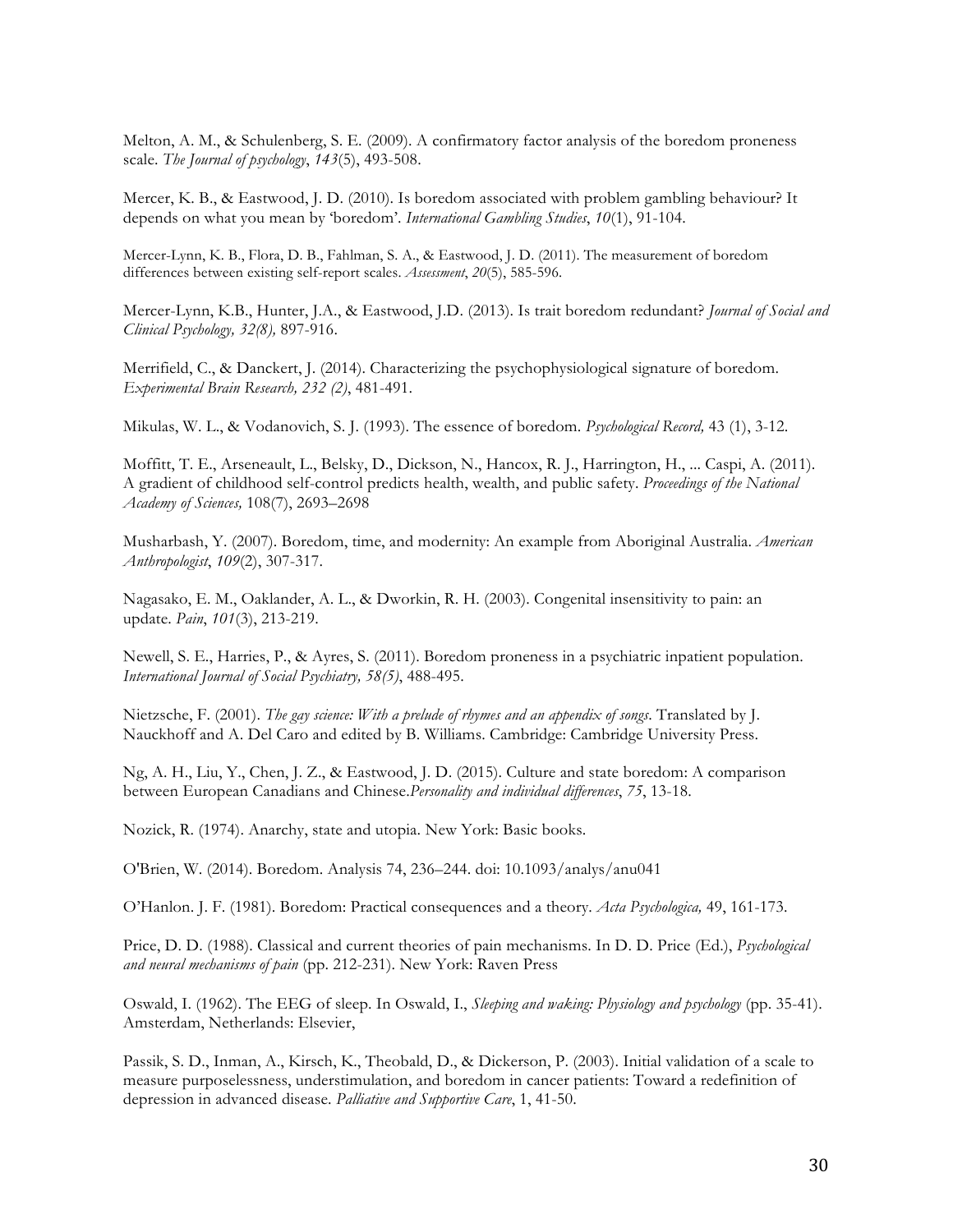Pattyn, N., Neyt, X., Henderickx, D., & Soetens, E. (2008). Psychophysiological investigation of vigilance decrement: boredom or cognitive fatigue? *Physiology & Behavior*, *93*(1), 369-378.

Paulson, M. J., Coombs, R. H., & Richardson, M. A. (1990). School performance, academic aspirations, and drug use among children and adolescents. *Journal of drug education*, *20*(4), 289-303.

Pekrun, R., Goetz, T., Daniels, L. M., Stupnisky, R. H., & Perry, R. P. (2010). Boredom in achievement settings: Exploring control-value antecedents and performance outcomes of a neglected emotion. *Journal of Educational Psychology*, 102(3), 531–549

Perkins, R. E., & Hill, A. B. (1985). Cognitive and affective aspects of boredom. *The British Psychological Society,* 76, 221-234.

Phipps-Nelson, J., Redman, J. R., & Rajaratnam, S. M. (2011). Temporal profile of prolonged, night-time driving performance: breaks from driving temporarily reduce time‐on‐task fatigue but not sleepiness. *Journal of sleep research*, *20*(3), 404-415.

Pierro, A., Giacomantonio, M., Pica, G., Kruglanski, A. W., & Higgins, E. T. (2011). On the psychology of time in action: regulatory mode orientations and procrastination. *Journal of personality and social psychology*, *101*(6), 1317-1331.

Pierro, A., Kruglanski, A. W., & Higgins, E. T. (2006). Progress takes work: Effects of the locomotion dimension on job involvement, effort investment, and task performance in organizations. *Journal of Applied Social Psychology, 36,* 1723–1743.

Ragheb, M. G., & Merydith, S. P. (2001). Development and validation of a unidimensional scale measuring free time boredom. *Leisure Studies*, 20, 41-59.

Rogers, C. R. (1961). *On becoming a person.* Boston: Houghton Muffin.

Rupp, D.E., & Vodanovich, S.J. (1997). The role of boredom proneness in self-reported anger and aggression. *Journal of Social Behavior and Personality, 20,* 41-59.

Russell, B. (1996). *The conquest of happiness*. New York: W. W Norton & Company Inc.

Russell, J. A. (1980). A circumplex model of affect. *Journal of personality and social psychology ,39*, 1161-1178.

Ryan, R. M., & Deci, E. L. (2000). Self-determination theory and the facilitation of intrinsic motivation, social development, and well-being. *American psychologist*, *55*(1), 68-78.

Ryan, R. M., & Deci, E. L. (2001). On happiness and human potentials: A review of research on hedonic and eudaimonic well-being. *Annual review of psychology*, *52*(1), 141-166.

Ryff, C. D. (2013). Psychological well-being revisited: Advances in the science and practice of eudaimonia. *Psychotherapy and psychosomatics*,*83*(1), 10-28.

Ryff, C. D. (1989). Happiness is everything, or is it? Explorations on the meaning of psychological wellbeing. *Journal of personality and social psychology*, *57*(6), 1069-81.

Ryff, C. D., & Keyes, C. L. (1995). The structure of psychological wellbeing revisited. *Journal of Personality and Social Psychology, 69,* 719-727.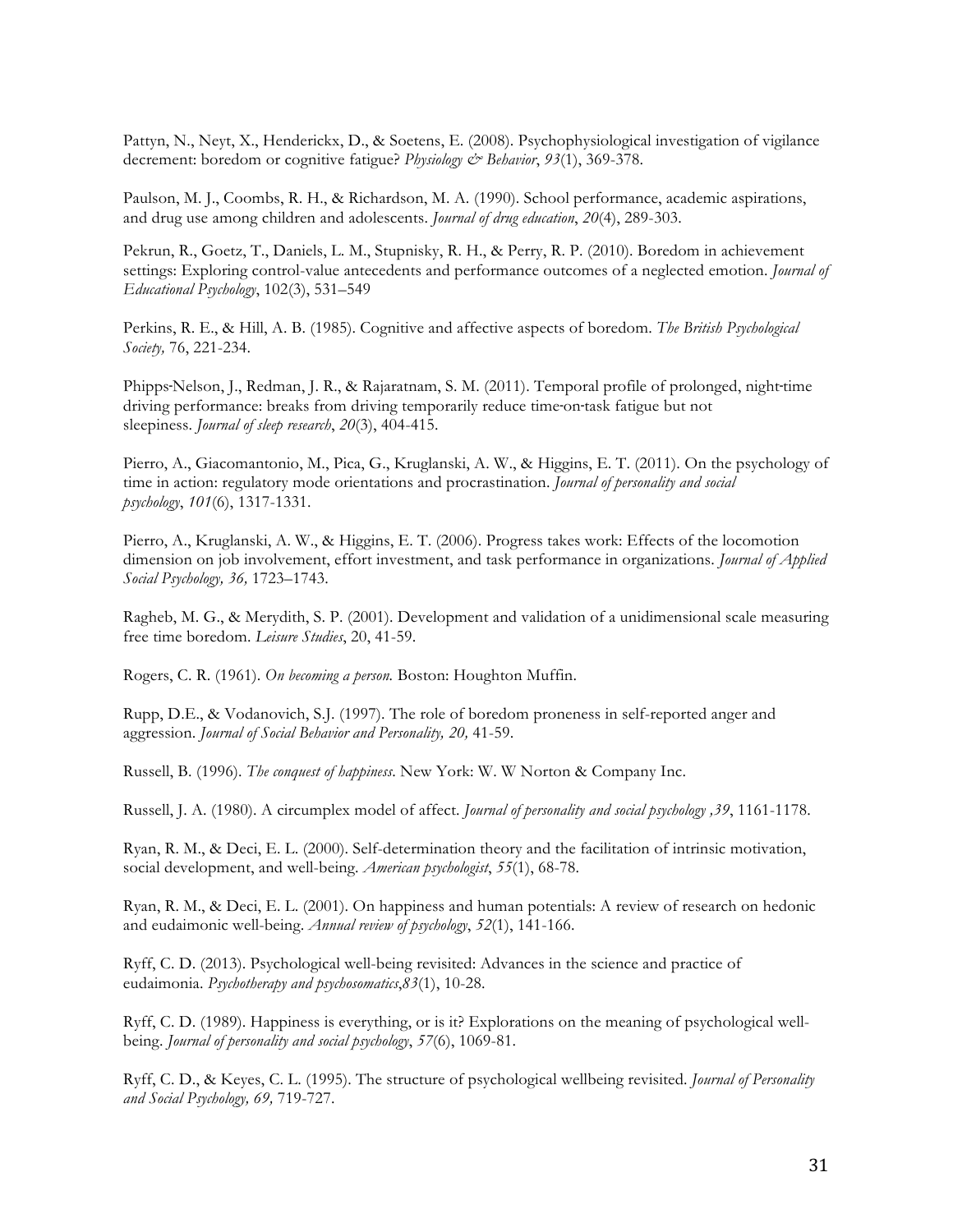Ryff C.D., & Singer B. (2000). Interpersonal flourishing: a positive health agenda for the new millennium. *Pers. Soc. Psychol. Rev.* 4,30–44

Ryff, C. D., & Singer, B. (1998). The contours of positive human health. *Psychological inquiry*, *9*(1), 1-28.

Ryff, C. D., Singer, B. H., & Love, G. D. (2004). Positive health: Connecting well-being with biology. *Philosophical Transactions-Royal Society of London Series B Biological Sciences*, 1383-1394.

Sangal, R. B., & Sangal, J. M. (2015). Use of EEG Beta-1 Power and Theta/Beta Ratio Over Broca's Area to confirm Diagnosis of Attention Deficit/Hyperactivity Disorder in Children. *Clinical EEG and Neuroscience, 46 (3),* 177-182.

Sansone, C., Weir, C., Harpster, L., & Morgan, C. (1992). Once a boring task always a boring task? Interest as a self-regulatory mechanism. *Journal of personality and social psychology*, *63*(3), 370-390.

Scherer, K .R . (1984). On the nature and function of emotion: A component process approach. In K. Scherer & P. Ekman (Eds.), *Approaches to emotion*. (pp. 293-318). Hillsdale, NJ: Erlbaum.

Schier, M.A. (2000). Changes in EEG alpha power during simulated driving: a demonstration. *Int. J. Psychophysiol.* 37, 155–162.

Seel, R. T., & Kreutzer, J. S. (2003). Depression assessment after traumatic brain injury: an empirically based classification method. *Archives of physical medicine and rehabilitation*, *84*(11), 1621-1628.

Seib, H. M. & Vodanovich, S. J. (1998). Boredom proneness and psychosocial development. *The Journal of Psychology*, 132, 642-652.

Scerbo, M. W., Greenwald, C. Q., & Sawin, D. A. (1992). Vigilance: It's boring, it's difficult, and I can't do anything about it. In *Proceedings of the Human Factors and Ergonomics Society Annual Meeting* (Vol. 36, No. 18, pp. 1508-1512). SAGE Publications.

Scholer, A. A., & Higgins, E. T. (2012). Commitment to change from locomotion motivation during deliberation. *Motivation and Emotion*, 36, 114-129. doi:10.1007/s11031-011-9239-4

Sheldon, K. M., & Kasser, T. (1995). Coherence and congruence: Two aspects of personality integration. *Journal of Personality and Social Psychology, 68,* 531-543.

Sheldon, K. M., Ryan, R., & Reis, H. T. (1996). What makes for a good day? Competence and autonomy in the day and in the person. *Personality and Social Psychology Bulletin, 22*, 1270-1279

Skowronski, M. (2012). When the bored behave badly (or exceptionally). *Personnel Review*, 41, 143-159.

Smith, J. L., Wagaman, J., & Handley, I. M. (2009). Keeping it dull or making it fun: Task variation as a function of promotion versus prevention focus.*Motivation and Emotion*, *33*(2), 150-160.

Sontag, S. (2012). *As consciousness is harnessed to flesh: Journals and notebooks, 1964-1980*. Edited by D. Rieff. New York: Farrar Straus Giroux.

Struk, A. A., Carriere, J. S. A., Cheyne, J. A., & Danckert, J. (2015a). A short Boredom Proneness Scale: Development and psychometric properties. *Assessment.* Published online first. DOI: 10.1177/1073191115609996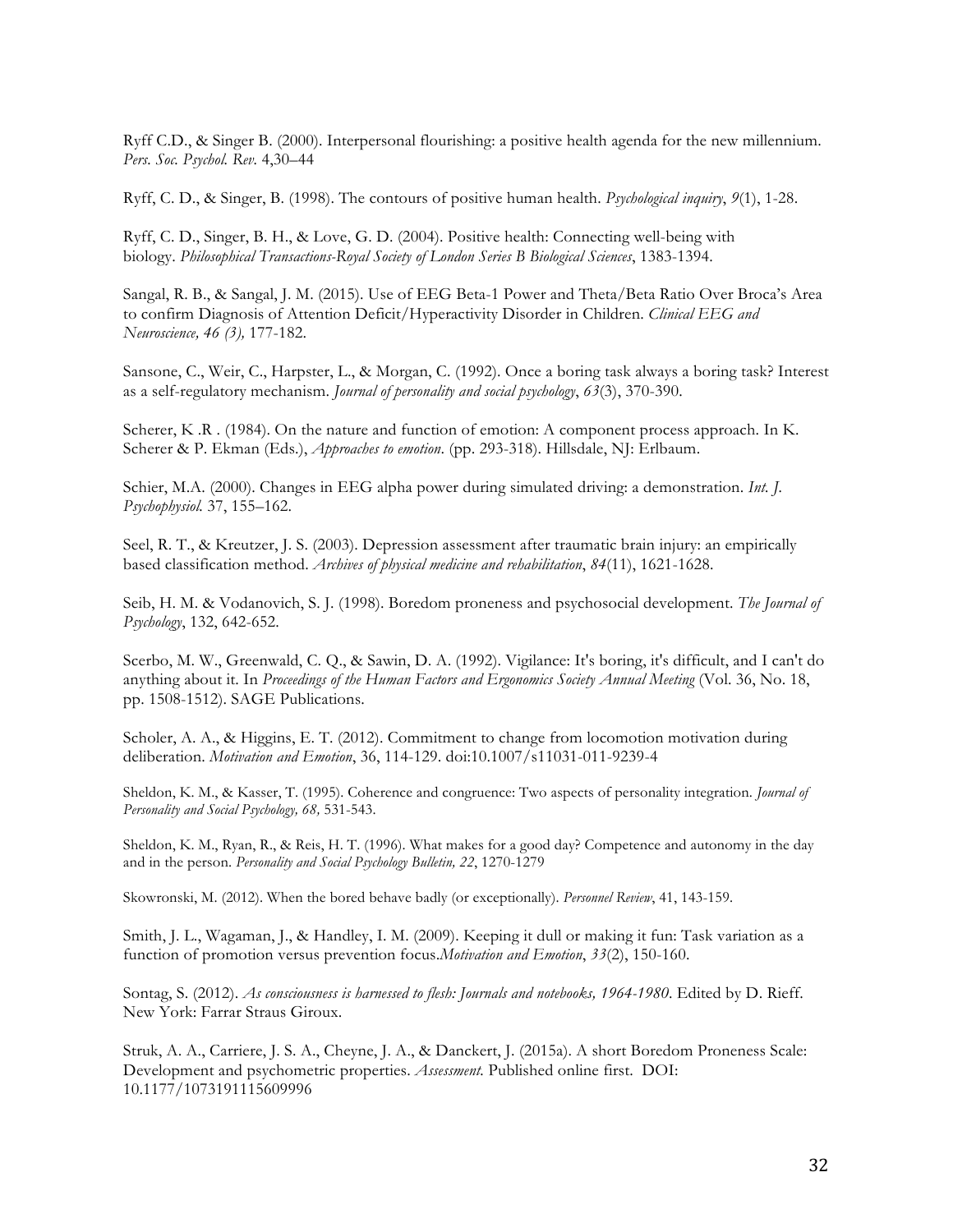Struk, A. A., Scholer, A. A., & Danckert, J. (2015b). A self-regulatory approach to understanding boredom proneness. *Cognition and Emotion*, 1-14.

Stickney, M. I., & Miltenberger, R. G. (1999). Evaluating direct and indirect measures for the functional assessment of binge eating. *International Journal of Eating Disorders*, *26*(2), 195-204.

Sundberg, N. D., Latkin, C. A., Farmer, R. F., & Saoud, J. (1991). Boredom in young adults gender and cultural comparisons. *Journal of Cross-Cultural Psychology*, *22*(2), 209-223

Swanson, A. G. (1963). Congenital insensitivity to pain with anhydrosis: a unique syndrome in two male siblings. *Archives of neurology*, *8*(3), 299.

Tabatabaie, A. F., Azadehfar, M. R., Mirian, N., Noroozian, M., Yoonessi, A., & Yoonessi, A. (2014). Neural Correlates of Boredom in Music Perception.*Basic and Clinical Neuroscience*, *5*(4), 259-266.

Tangney, J. P., Baumeister, R. F., & Boone, A. L. (2004). High self- control predicts good adjustment, less pathology, better grades, and interpersonal success. *Journal of Personality, 72 (2),* 271–324.

Thrush, D.C. (1973). Congenital insensitivity to pain: A clinical, genetic and neurophysiological study of four children from the same family. *Brain*, 96, 369-386.

Todman, M. (2003). Boredom and psychotic disorders: Cognitive and motivational issues. *Psychiatry*, 66, 146-167.

Todman, M. (2013). The dimensions of state boredom: Frequency, duration, unpleasantness, consequences and causal attributions. *Educational Research International*, 1(1), 32–40.

Tolor, A. (1989). Boredom as related to alienation, assertiveness, internal-external expectancy, and sleep patterns. *Journal of Clinical Psychology*, 45, 260-265.

Tooby, J. & Cosmides, L. (2008) The evolutionary psychology of the emotions and their relationship to internal regulatory variables. In M. Lewis & J.M. Haviland-Jones (Eds.). *Handbook of emotions.3rd ed*. (pp.103-129). New York: Guilford Press.

Tze, V. M. C., Daniels, L. M., Klassen, R. M., & Johnson, C.-H. L. (2013). Canadian and Chinese university students' approaches to coping with academic boredom. *Learning and Individual Differences, 23*, 32- 43.

Van Damme, S., Crombez, G., Lorenz, J., 2007. Pain draws visual attention to its location: experimental evidence for a threat-related bias. *Journal of Pain* 8, 976–982

van Tilburg, W. A., & Igou, E. R. (2011). On boredom and social identity: A pragmatic meaningregulation approach. *Personality and Social Psychology Bulletin*, 37, 1679-1691.

van Tilburg, W. A., & Igou, E. R. (2012). On boredom: Lack of challenge and meaning as distinct boredom experiences. *Motivation and Emotion*, *36*(2), 181-194.

Van Tilburg, W. A., & Igou, E. R. (2016). Can boredom help? Increased prosocial intentions in response to boredom. *Self and Identity*, 1-15.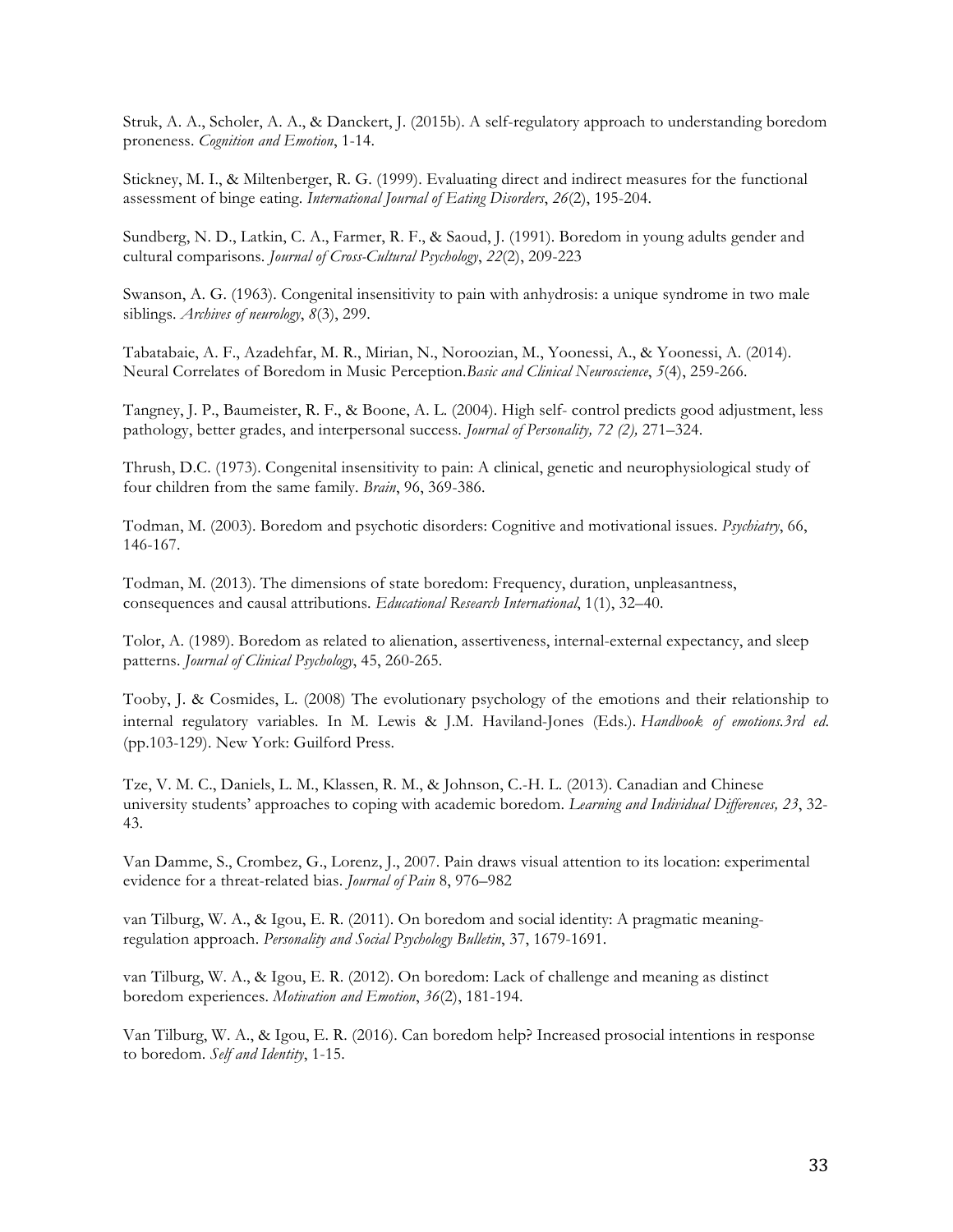Vodanovich, S. J., Verner, K. M., & Gillbride, T. V. (1991). Boredom proneness: Its relationship to positive and negative affect. *Psychological Reports*, *69*, 1139-1146.

Vodanovich, S. J., Wallace, J. C., & Kass, S. J. (2005). A confirmatory approach to the factor structure of the Boredom Proneness Scale: Evidence for a two-factor short form. *Journal of Personality Assessment, 85,*  295-303.

Vodanovich, S. J. & Watt, J. D (2015). Self-Report Measures of Boredom: An Updated Review of the Literature. *The Journal of Psychology*, 150(2), 196-228. DOI: 10.1080/00223980.2015.1074531

Vodanovich, S. J. & Watt, J. D (1999). The relationship between time structure and boredom proneness: An investigation within two cultures. *The Journal of Social Psychology, 139,* 143-152.

Vodanovich, S. J., Watt, J. D., & Piotrowski, C. (1997). Boredom proneness in African-American college students: A factor analytic perspective. *Education*, *118*(2), 229-236.

Vodanovich, S. J. (2003). Psychometric measures of boredom: A review of the literature. *The Journal of psychology*, *137*(6), 569-595.

Vogel-Walcutt, J. J., Fiorella, L., Carper, T., & Schatz, S. (2012). The definition, assessment, and mitigation of state boredom within educational settings: A comprehensive review. *Educational Psychology Review*, *24*(1), 89-111.

Wallbott, H. G. (1998). Bodily expression of emotion. *European Journal of Psychology, 28,* 879–896.

Wan, H. C., Downey, L. A., & Stough, C. (2014). Understanding non-work presenteeism: Relationships between emotional intelligence, boredom, procrastination and job stress. *Personality and Individual Differences, 65*, 86-90.

Wangh, M. (1975). Boredom in psychoanalytic perspective. *Sociological Research, 42,* 538-550.

Waterman, A. S. (1993). Two conceptions of happiness: Contrasts of personal expressiveness (eudaimonia) and hedonic enjoyment. *Journal of personality and social psychology*, *64*(4), 678-691.

Watt, J. D., & Blanchard, M. J. (1994). Boredom proneness and the need for cognition. *Journal of research in personality, 28,* 44-51.

Watt, J.D., & Ewing, J. E. (1996). Toward the development and validation of a measure of sexual boredom *Journal of Sex Research*, 33, 57-66.

Watt, J.D., & Vodanovich, S. J. (1999). Boredom proneness and psychosocial development. *The Journal of Psychology, 133,* 303-314.

Weinger, M. B. (1999). Vigilance, boredom, and sleepiness. *Journal of the Society for Existential Analysis, 9,* 69- 91.

Weinstein, L., Xie, X., & Cleanthous, C. C. (1995). Purpose in life, boredom, and volunteerism in a group of retirees. *Psychological Reports*, *76*(2), 482-482.

Wilson TD, Reinhard DA, Westgate EC, Gilbert DT, Ellerbeck N, Hahn C, Brown CL, Shaked A. (2014) Social psychology. Just think: the challenges of the disengaged mind. *Science* 345:75–77